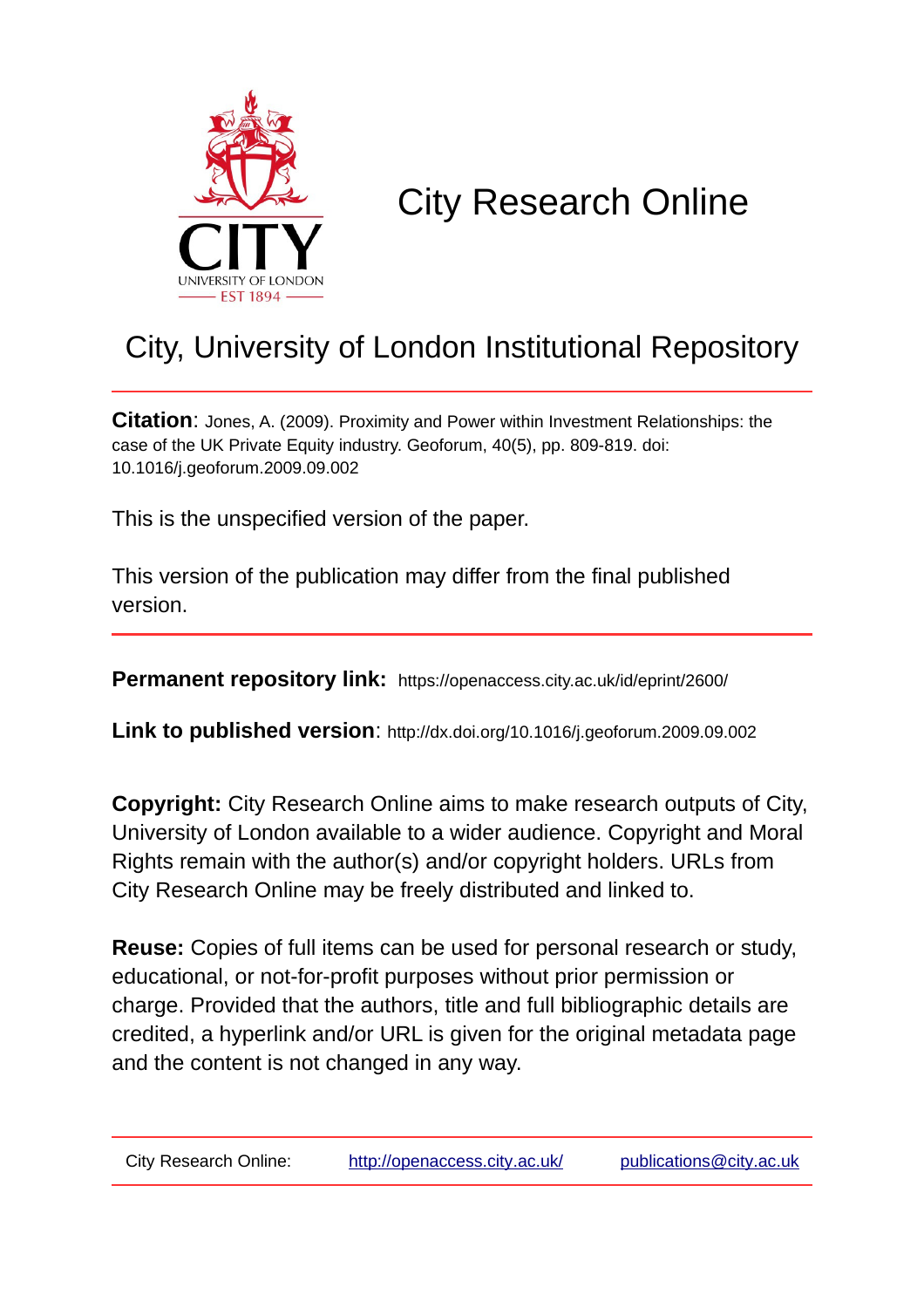## **Proximity and Power within Investment Relationships: the case of the UK Private Equity industry**

**Andrew Jones<sup>1</sup> & Paul Search** 

Centre for Applied Economic Geography School of Geography Birkbeck College University of London Malet Street LONDON WC1E 7HX

> Fax +44 (0)20 7631 6498 Tel +44 (0) 207 631 6471<sup>1</sup> Email [a.jones@bbk.ac.uk](mailto:a.jones@bbk.ac.uk) [paul.search@marsh.com;](mailto:paul.search@marsh.com)

 $\bullet$ 

 $\overline{a}$ 

<sup>&</sup>lt;sup>1</sup> Corresponding author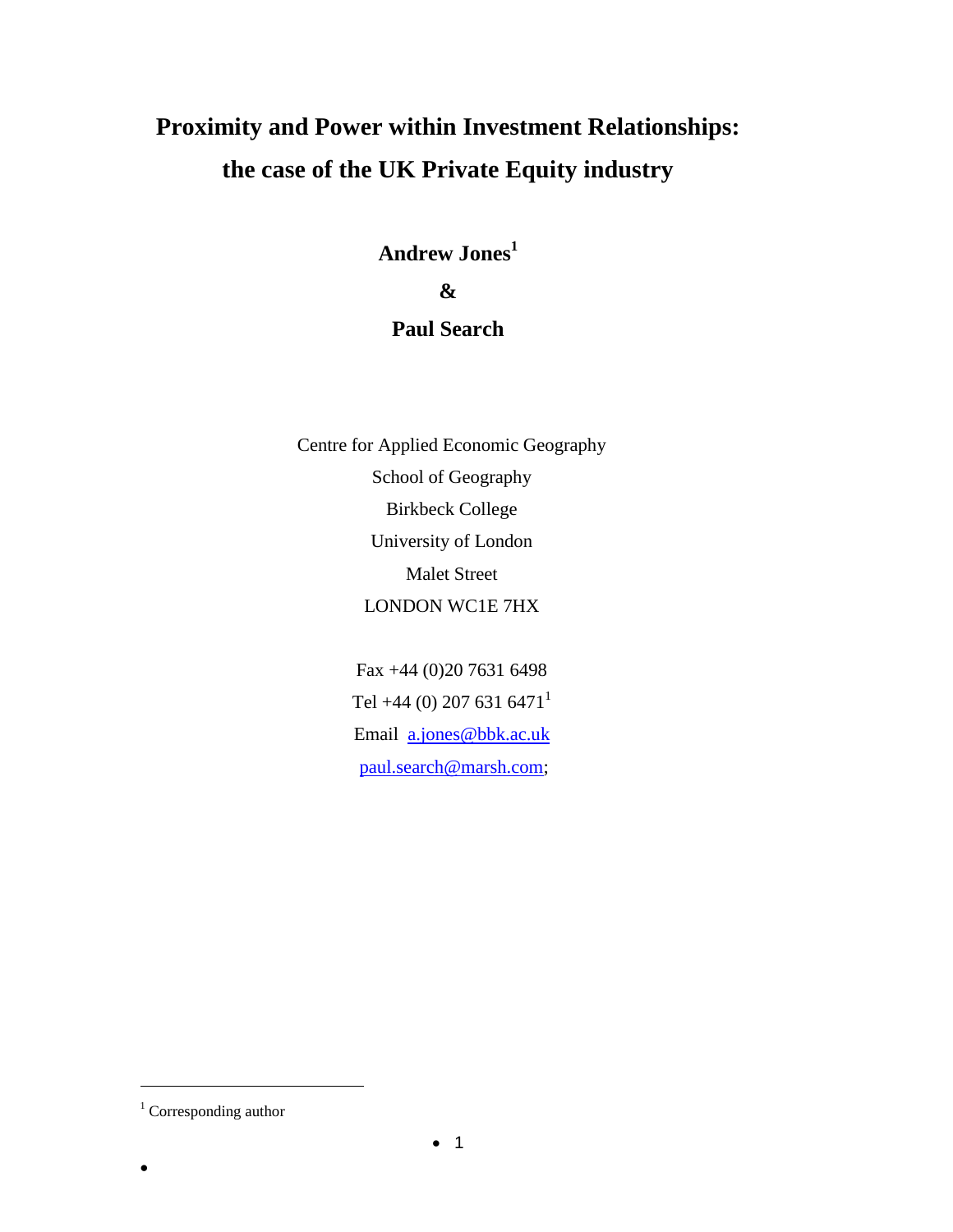### **Abstract**

The role of power in economic activity has been researched across the social sciences but there has been little engagement with the spatialities of power relations. This paper thus draws on a recent reinvigorated interest in power within economic geography to develop an approach for understanding how the spatiality of power relations in economic practices are constituted through different forms of proximity. It argues that proximity needs to be conceptualised as multidimensional including physical, cultural, virtual and organizational proximity between firms and actors. It further contends that the development of different forms of proximity shape the agency of empowered actors in industry clusters and regional economies. This general proposition is explored by presenting research into a case study: the UK-based private equity industry. The research focuses on the nature, role and development of different forms of proximity between private equity firms and the investee firms that are the subject of investments.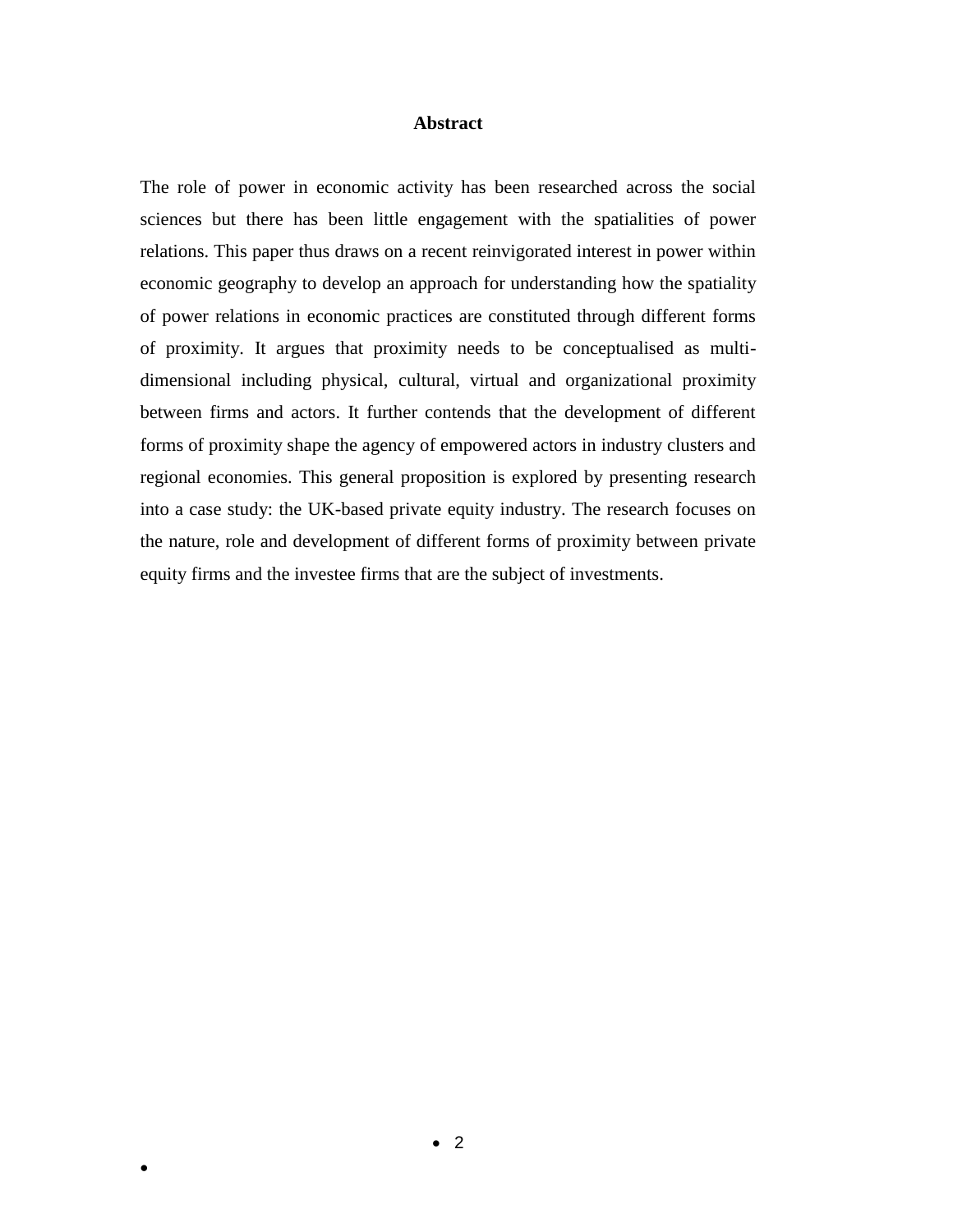### **1) INTRODUCTION**

 $\bullet$ 

Across the social sciences, there is a sizeable literature concerned with power in economic activity. Work within economics and business studies has engaged at length with, for example, the market power possessed by firms (Berry *et al* 1999; Perloff *et al* 2007), transactional power (Bowles *et al* 1998; 2006; Diez-Viall 2007) or the differentially empowered positions of economic actors produced by asymmetric access to information (e.g. Akerlof 1970; Stiglitz & Greenwald 1986; Stiglitz 2002). Yet approaches within these disciplinary traditions have not directly engaged with an issue increasingly highlighted by economic geographers: the geographical form of power (c.f. Allen 2003).

Economic geography has had a longstanding, if sporadic, interest in the question of power. During the 1970s, for example, economic geographical work concerned with the social relations of production (SRP) emerged as a radical critique of neoclassical industrial location theory (c,f. Massey 1973; 1979; Walker & Storper 1981), engaging with how uneven development arose from the complex interrelationships between social divisions of labour (c.f. Yeung 2005). However, during the 1980s economic geographers concern with power arguably waned as regulationist and institutional approaches came to the fore (c.f. Amin 1994; 1999). Yet over the last decade or so, the significance of power has become reinvigorated in debates within economic geography. In particular, work concerning the success or failure of firms, industries, clusters and regional economies (c.f. Boschma  $\&$ Lambooy 2002; Bathelt 2002; Asheim *et al* 2006; Cooke & Lazaretti 2007). Within these discussions, the cultural economy approach to economic geography (Amin & Thrift 2004) has begun to re-engage with the 'problem' of understanding the geographies of power relations (Massey 1998; Allen 2004), as well as a wider economic geographical concern with its constitutive role in investment decisions (Clark & Hebb 2005; Clark *et al* 2006), knowledge management (Amin and Cohendet 2004), innovation (Faulconbridge, 2006), risk management (Babcock-Lumish 2004), corporate control (Taylor 1995; 2000) and corporate culture (Schoenberger, 1997). However a number of theorists continue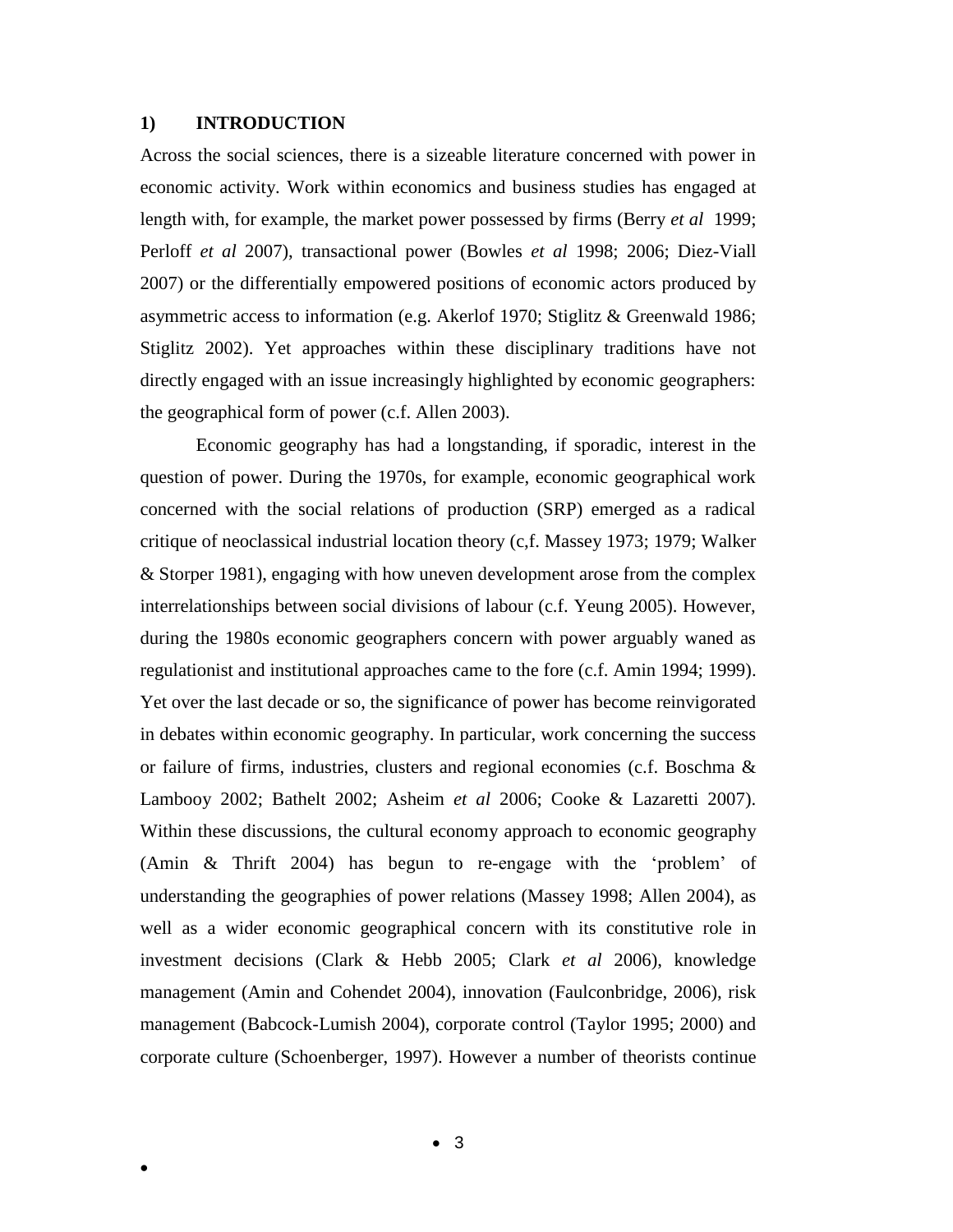to argue that power as a form of (economic) practice remains 'under-theorised' (Taylor 2000; Allen 2003; Yeung 2005).

Central to this problem is the issue of the spatiality of power. Much of the existing geographical literature – in common with the literature in economics and business studies - tends to see power as 'located' in places (cities, regions) or possessed by entities (firms, institutions or clusters). Yet a relational economic geographic perspective - informed in particular by post-structuralist thinking in social science - calls into question the validity and usefulness of such an epistemological stance. Recently, economic geographers have shown how power can be better conceptualized as a relational effect at the scale of firms or industries (Yeung 2005), and how a focus on specific forms of economic practice mediated through face-to-face interaction (and other forms of proximity (Storper & Venables 2004; Jones 2007)) can provide significant insight into how power relations transcend geographical, institutional and organizational boundaries. This literature has thus started to engage with how the spatiality of power is manifest through networks of firms or individual economic actors (Sachetti & Sugden 2003; Faulconbridge 2006), as well as how power is constituted through translocal linkages (c.f. Bathelt 2002; Hess 2004).

This paper seeks to build on this developing literature by focusing on how the spatiality of power relations in economic practice are constituted through different forms of proximity. The goal is to conceptualise how the nature of proximity between firms, individuals and groups of actors mediates the practices of power enrolled in economic activity. In particular, we argue that different forms of proximity shape the nature and agency of empowered actors in the economy, and that to better understand how power relations affect economic outcomes in the contemporary world there is a need to more effectively engage with the specific spatial forms of power relationships. Furthermore, and contrary to the hegemonic conception of power in socio-economic thinking as a property held by or inherent in entities, markets or processes, we further contend that a framework which seeks to capture the spatial configuration of power *between* economic actors will produce greater insight into the dynamism of economic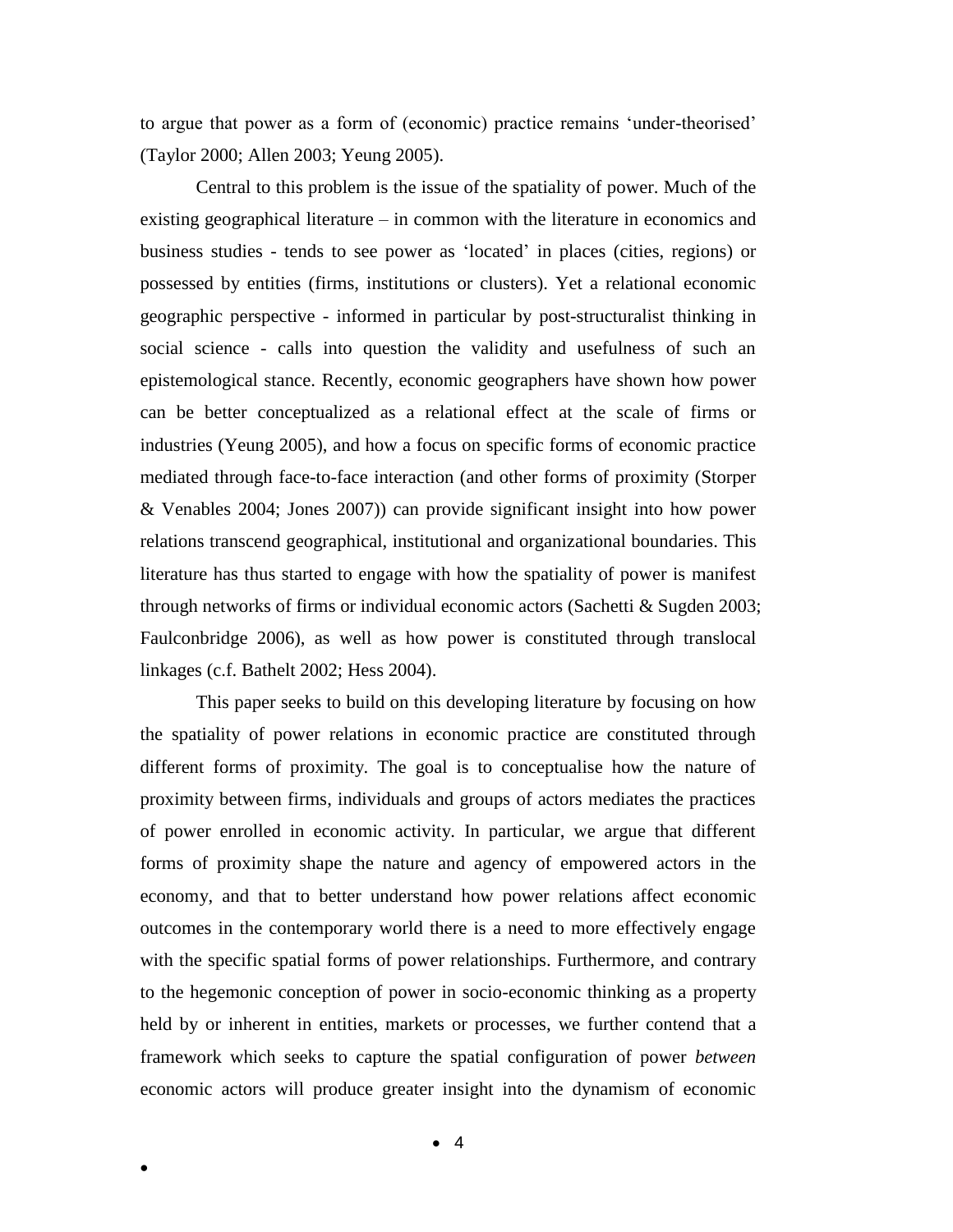success or failure. Conceiving power as a phenomenon constituted through relational spaces (c.f. Yeung 2005) can thus be useful in better understanding the complex relationships between industries, institutions and social relations that exist in the contemporary global economy.

These arguments are developed by presenting research into a specific case study industry in one region: private equity in the UK economy. This sector provides medium to long-term finance in return for an equity stake in potentially high growth unquoted companies, and (in the UK) it also provides funding to growing unquoted<sup>2</sup> companies. Private equity firms themselves usually operate by setting up funds or partnerships, often with a fixed time horizon, and sometimes with a particular target group of investors. The industry has been the subject of research across management studies and economic geography (Mason and Harrison 2000; Martin *et al* 2003; Babcock-Lumish 2006). Whilst much of this work has focused on numeric measurements of financial performance and the industry's trajectory of development (Morck *et al* 2003; DeClerq *et al* 2008), a growing literature has emerged around the social aspects of economic practices within the sector (Pruthi *et al* 2009). This also includes analysis of, for example, the role of trust (Hoang and Antoncic 2003; Duffner *et al* 2009), the importance of knowledge (Cohen and Levinthal 1990; Declerq & Dimov 2008), and most importantly for our purposes here the influence of spatial proximity on socioeconomic behaviour (Thrift 1994; Sorenson and Stuart 2001; Christensen 2007).

Based on research into the nature of power, trust and knowledge in this UK industry, we develop three interrelated propositions about how the spatiality of power relations shapes economic outcomes within industry clusters or regional economies. First, we suggest that the development of proximity is a crucial factor in shaping the development of inter-firm power relationships. Proximity influences the capacity of actors to act, as well as representing a key medium through which to exercise power. Second, we contend that proximity needs to be conceptualized in multi-dimensional terms which include - but go beyond - the

 $\bullet$ 

 $\overline{a}$ 

 $2$  Typically privately owned companies whose shares are not traded on a public stock exchange.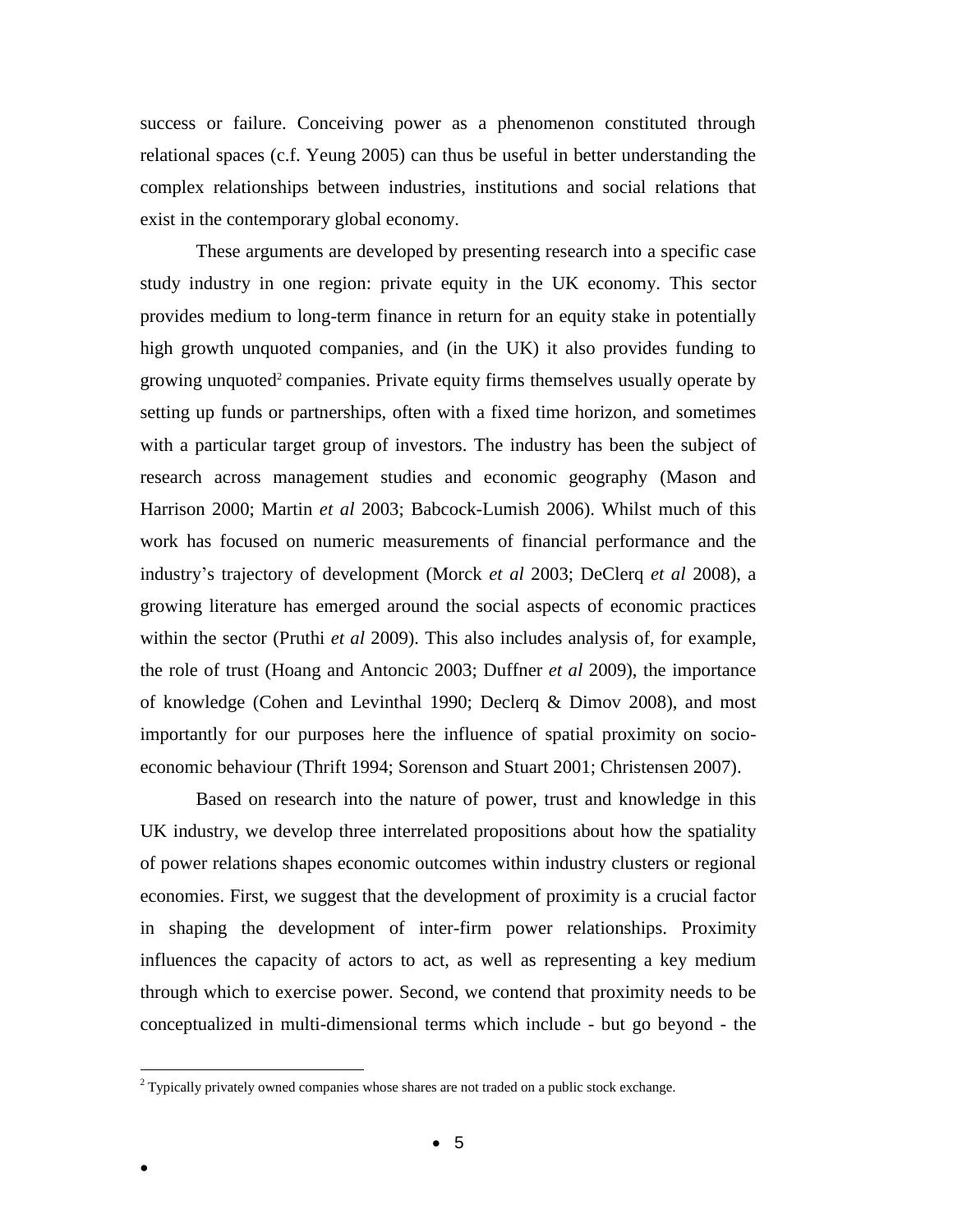concept of physical proximity as co-presence. In this sense, the spatial configuration of power relationships are constituted though multiple forms of proximity including, for example, cultural, virtual and organizational proximity between firms and actors. However, and third, whilst the nature of proximity through which power relations are mediated is multi-dimensional, we suggest that physical proximity in the form of face-to-face interaction corresponds to the most significant set of practices which are instrumental in fostering other forms of proximity.

The remainder of the paper is organized to elaborate these theoretical arguments concerning spatiality of power relations in economic activity through an analysis of our private equity case study. The next section begins by briefly outlining existing geographical approaches for conceptualizing the spatiality of power relations. The third section then sets out a series of arguments in depth as to how the spatial configuration of power relations within industry clusters or regional economies might be conceptualised, and proposes a theoretical framework for understanding how proximity is important in shaping power relations in economic practices. Thereafter, section four provides an overview of the UK private equity industry case-study before we present our research findings in the fifth section. We divide the discussion here around four major strands to the research findings concerned with the way in which different forms of proximity are intrinsically bound into the practices of power within private equity investment relationships. Finally, the sixth section draws together a number of conclusions about the wider implications of our findings for theoretical debates concerning the spatiality of power relations in business activity.

## **2) GEOGRAPHICAL APPROACHES TO POWER**

 $\bullet$ 

At the broadest level, power can be taken simply to mean 'the ability to achieve certain ends'. Johnston (2000) argues, in seeking to define it, that whilst 'an absolute concept', it is often used as a synonym for influence, and that it refers to a property of inter-personal or inter-group relations. Yet the issue of definition remains difficult. As with other generalized concepts like culture (Williams 2005), society (Geertz 1993) or globalization (Herod 2009), the geographical thinking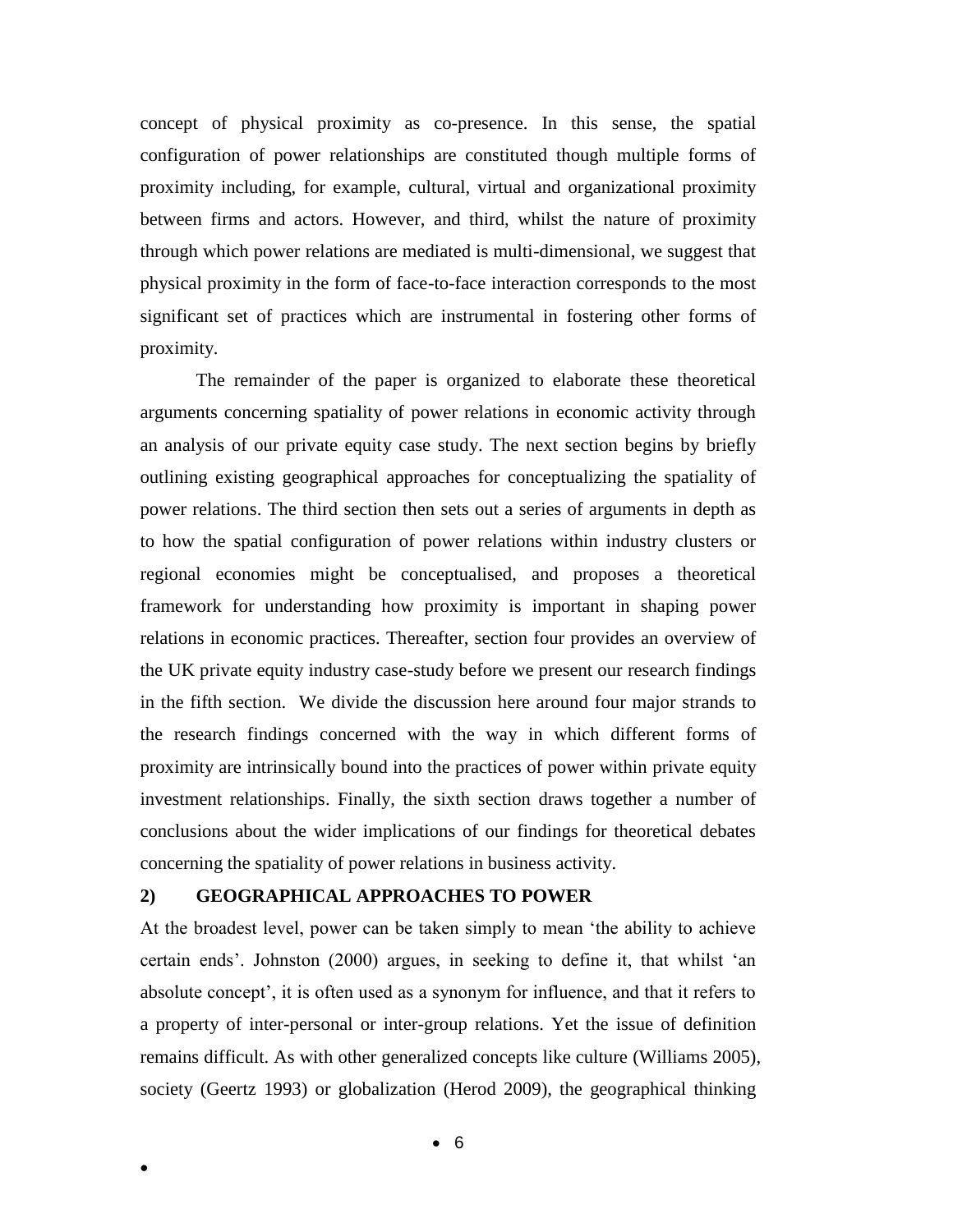has grappled with the diverse specific conceptions of power in economic activity (c.f. Herod & Wright 2003). In this respect, three strands to wider geographical thinking about power inform our position.

First, there is a broadly relational typology for thinking about the spatiality of power. John Allen (1997; 2003) provides the key contribution in this respect. Drawing on classical sociology, he argues that there is a need to understand power as *an inscribed capacity.* This is power conceived as a possession which is held by an individual, a group or an organization and which is inherent to a certain position they occupy within a network. This concept of power is of 'the potential to control, command or direct the actions of others which may or may not be exercised. However, when it is exercised, how and why is contingent on the particular circumstances. He also suggests power can be conceived as a resource which is equivalent to the power 'to do' something rather than the power 'over' people or things, and that it also needs to be understood as strategy, practice and technique.

Allen also makes extensive use of Lukes (1974: 16-29) who differentiates between 'one' 'two' and 'three' dimensional views of power. A one-dimensional view involves 'a focus on behaviour in the making of decisions on issues over which there is an observable conflict of (subjective) interests, seen as express policy preferences, revealed by political participation'. His two-dimensional conception of power adds to this idea of power in decision-making, agendasetting and the role of institutions and informal influence. Finally, threedimensional power includes aspects of the first two dimensions but also sees power as shaping preferences via values and norms, and ideologies, and as being intrinsic in all forms of social interaction (c.f. Massey 1998).

This latter point draws on a second strand of post-modern and poststructuralist thought. Central to this is the work of Michel Foucault (1980) who contends that power is the central force between actors who dominate, on one side of the relationship, and actors who resist on the other. The core of Foucault's view of power is that 'power relations are both intentional and nonsubjective'. This means that if 'in fact they are intelligible' then this is 'not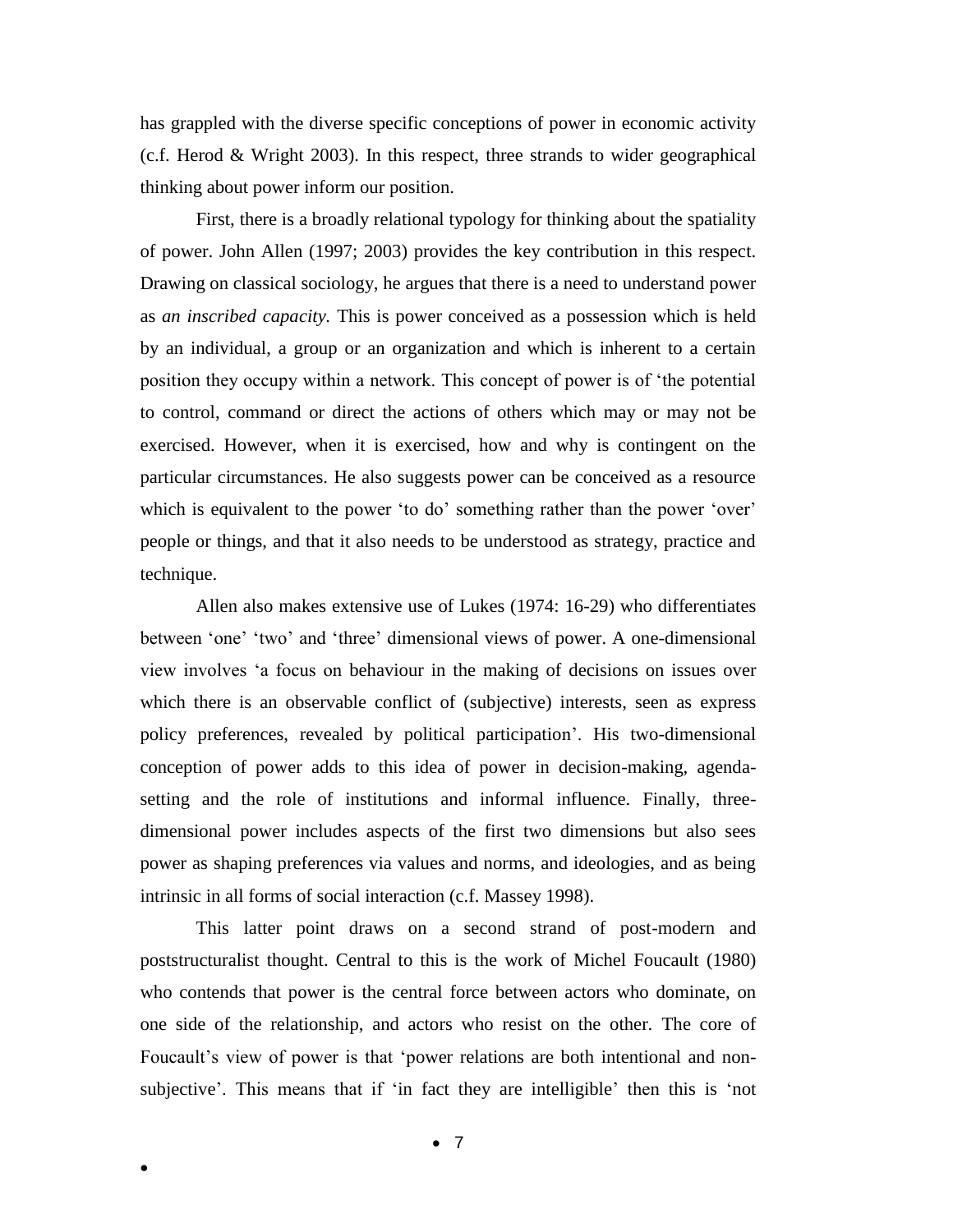because they are the effect of another instance that "explains" them', but rather because they are 'imbued, through and through, with calculation'. The implication is that there is no power that is exercised without a series of aims and objectives' (Foucault 1984: 94 - 95). However, Foucaultian conceptions of power are not uncontroversial. McNay (1992) summaries much of the critique when she suggests that Foucault 'tends to depict power as a centralised, monolithic force with an inexorable and repressive grip on its subjects' (ibid.: 39).

Third, and related, Foucaultian conceptions of power have, furthermore, strongly influenced actor-network theories (ANT). ANT conceptualises power as an emergent property of an actor-network comprised of multiple associations between human and non-human 'agents'. Latour (1997; 2005), in particular, has developed an ANT perspective which seeks to trace the multiple associations that produce the capacity to exercise power. ANT thus starts from the premise that 'power and domination have to be produced, made up, composed' (ibid.: 64), and that the notion of a social force (i.e. power in societal structures) needs to be replaced 'either by short-lived interactions or by new associations'. For Latour, structuralist and modernist epistemologies see power in social structures and society, whereas power in fact needs to be seen as a consequence of the ceaseless renegotiation of relations. Geographical thinking has taken up the ANT challenge that explanations of power and domination thus need to shift away from structures, social laws or rules, and examine the relational practices of constantly renegotiated associations between actors that enable power to be enacted at any given moment.

## **3) POWER, PROXIMITY AND THE SPATIALITY OF ECONOMIC PRACTICES**

Yeung (2005) argues that the so-called 'relational turn' in economic geography has a missing link: its conceptualisation of power practised through relationality. He argues that 'we need not only unpack what power is in relational terms', but also 'to demonstrate how heterogeneous configurations of power relations (i.e.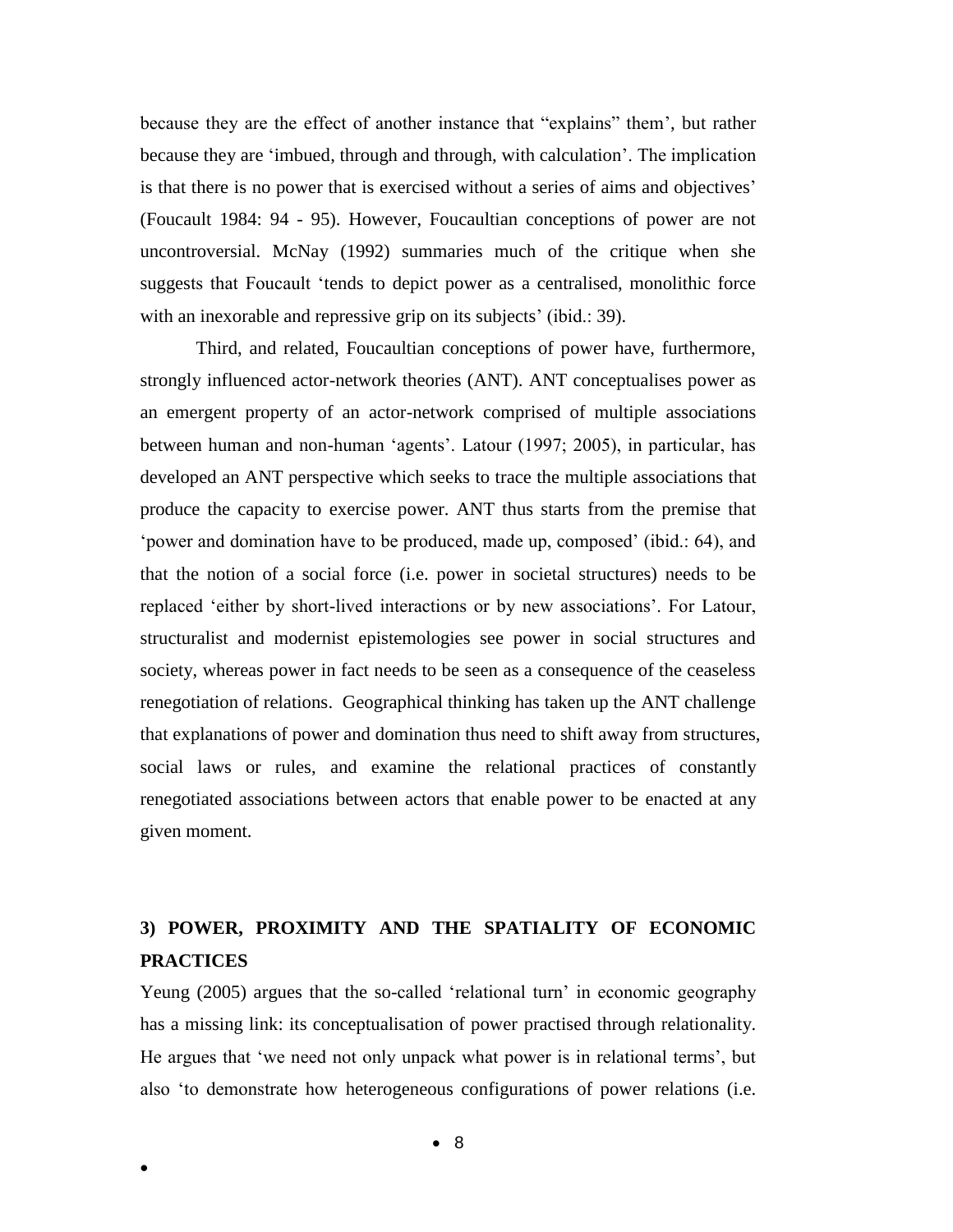relational geometries) can generate certain relational effects and spatial tendencies that account for concrete economic change' (ibid.: 43).

Building on Yeung, our argument is that relational conceptions of power need to engage with the *spatial configuration* of the different kinds of power relations that economic actors are constituted within (and between) national and regional economic spaces. The reason is based on the proposition that theorising the spatialities of the practices that constitute power relationships – manifest as specific power-geometries in a given industry cluster or region - are instrumental in shaping the ongoing success (or failure) of firms and industries. In the contemporary global economy, the specific power-geometries in which a given industry cluster is embedded are constituted through a complex array of both 'local' and 'place-based' but also (increasingly) 'trans-local' relations (c.f. Dicken & Malmberg 2001; Hess 2004). Our proposition is that a geographical approach that explicitly engages with the spatial form of the practices that constitute power relations in an industry cluster or regional economy can provide more effective insight into how power relationships shape firm and industry success or failure, as well as an important factor affecting economic competitiveness that is currently under-emphasised.

These arguments are based around three interrelated theoretical propositions that emerge from applying social scientific literature on power discussed above to recent strands of debate in the economic geographical literature. The first concerns relational conceptualisations of the nature and role of spatial proximity in economic practices in the contemporary global economy. A significant literature within economic geography has established the key significance of proximity to the success of both urban economies (Thrift 1994; Thrift & Leyshon 1987) as well as regions and clusters (Rychen & Zimmerman 2008) arguing that the degree of proximity between economic actors is a key factor influencing economic success and competitiveness in the global knowledge economy (Moodysson 2008). Whilst there is a longstanding literature on agglomeration, economic geographers have thus more recently sought to identify the relative significance of different kinds of proximity. Broadly, at least four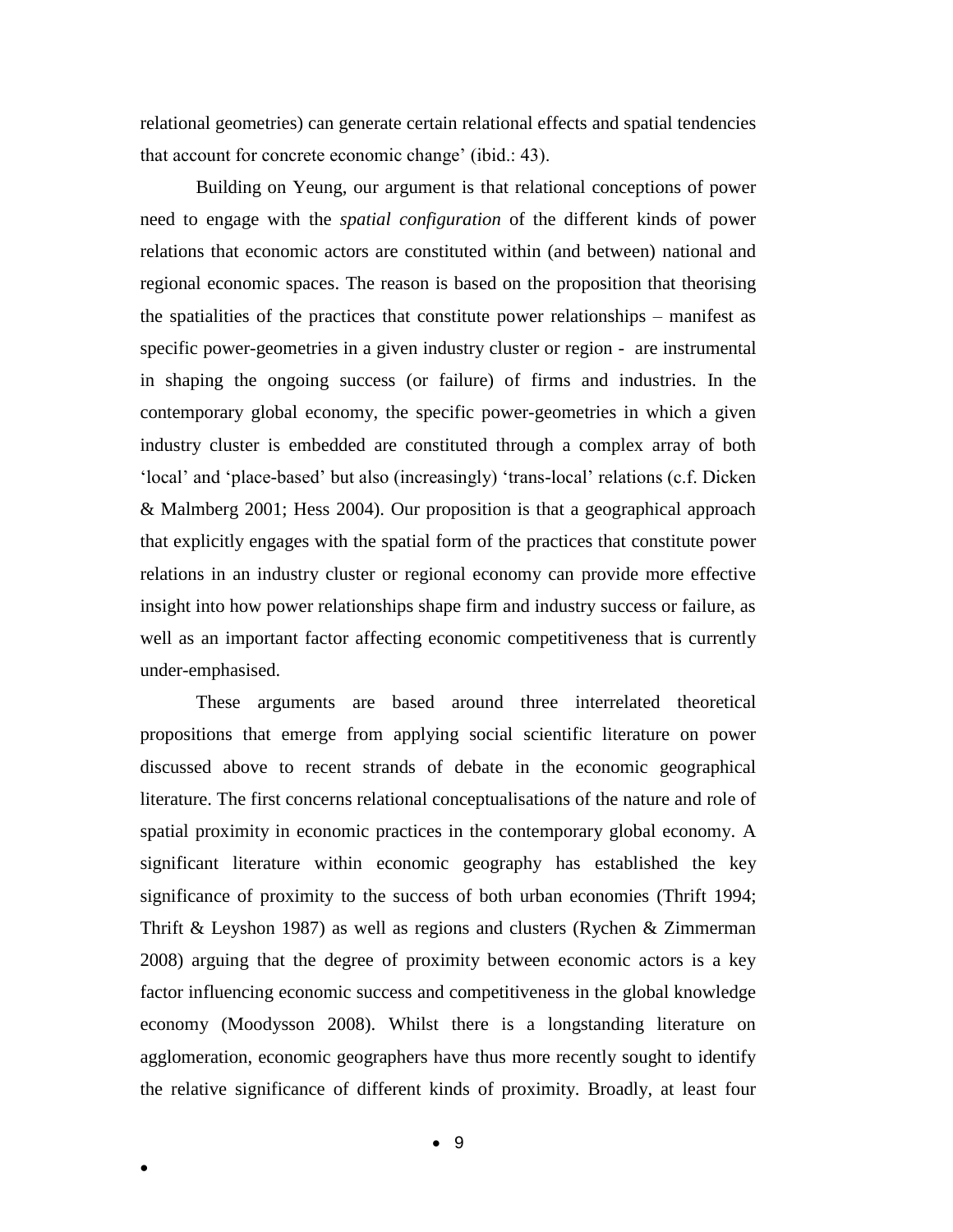forms are argued to be important: the physical proximity of economic actors (individuals or groups) (Thrift 1994; 2000; Grosetti 2008; Hauge *et al* 2009); virtual proximity created by and mediated through information and communications technologies (Amin & Cohendet 2005; Maggio *et al* 2009); the degree of cultural proximity between economic actors (c.f. Gertler 2004); and finally the organizational proximity between firms and suppliers, collaborators and other stakeholder institutions (investor organizations, for example) (e.g. Lorentzen 2008; Sachetti 2009; Cooke & Ehret 2009). Our contention is that the spatial configuration of power relationships within a given industry cluster are constituted through all of these forms of proximity, and that developing a framework for mapping these spatialities provides new insight into how power relations affect economic outcomes (e.g. competitiveness, profitability, industry sustainability).

Second, and closely related, is a proposition that arises from the debate about the ongoing significance of face-to-face interaction in economic practice (Gertler 2003; Storper & Venables 2004; Jones 2007). This growing debate has focused on the function and role of face-to-face interaction facilitated by the physical proximity of individuals or groups of actors in the work practices of firms. It has firmly established that the co-presence of individuals or groups of individuals is crucial to the work process, management and operation of many industries, especially key sectors in financial and business services at the centre of the global knowledge economy (Beaverstock 2004; Faulconbridge 2008). Research has begun to examine how face-to-face interaction is achieved in an increasingly integrated global space economy, and also indicates that face-to-face interaction represents the most important form of proximity in the spatial configuration of power relationships within which firms and industries are embedded (Jones 2007; Faulconbridge 2008). We suggest that better theorisations of how face-to-face interactions constitute inter-firm power relations will provide more conceptual traction on understanding how power impacts on industry and cluster success or failure.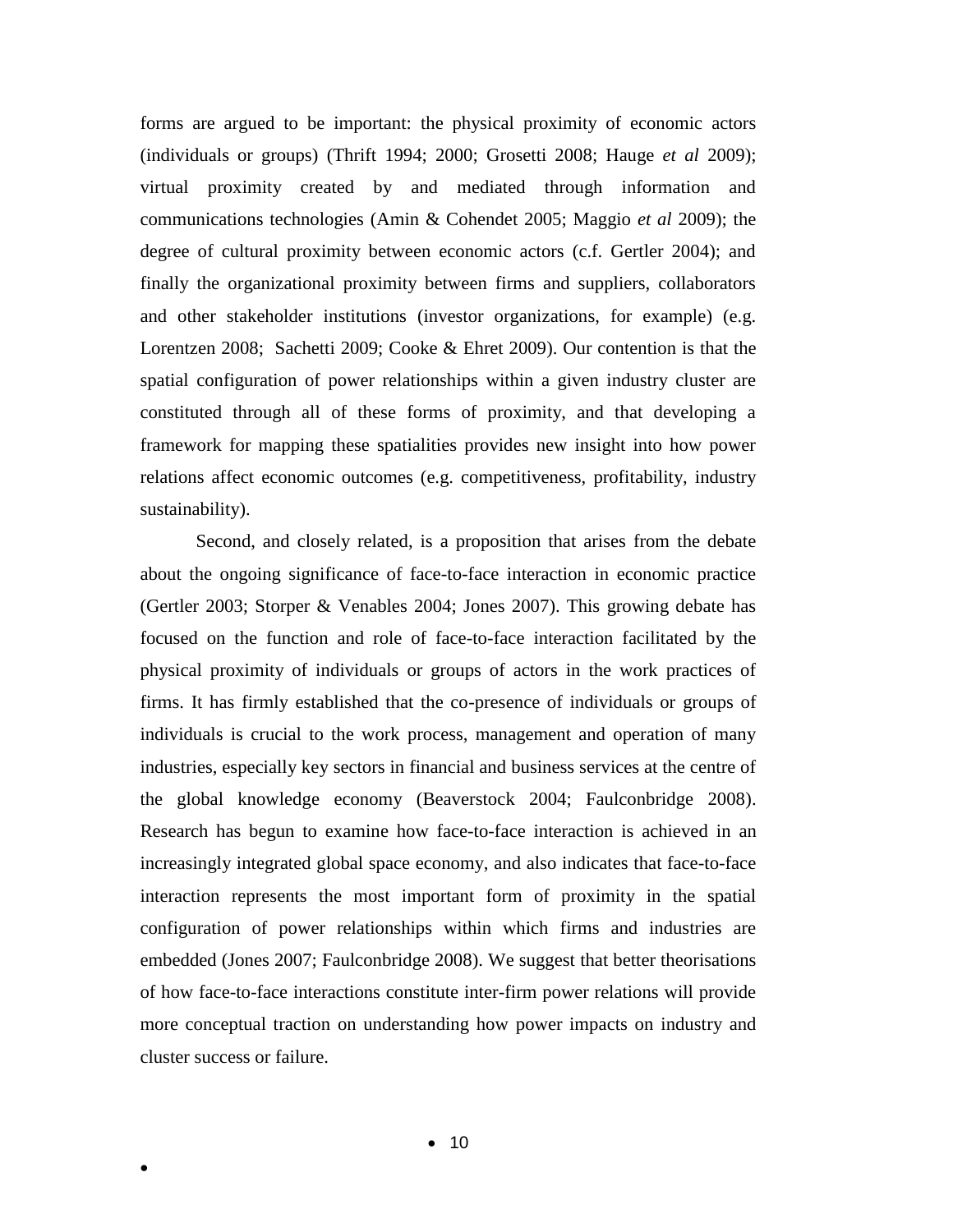Third, both of the preceding propositions provide the basis for a further contention concerned with the degree to which power relationships can be usefully understood to be 'embedded' in territorally-defined regional economies. A substantial literature concerned with 'embeddedness' has sought to examine how economic activity is constituted in place through a complex array of different kinds of social, cultural and institutional contexts. In particular, an ongoing issue remains the spatial form of these different relations that industry clusters are constituted through, and the interaction of local-embeddedness with translocal linkage (c.f. Hess 2004; Jones 2008). Our suggestion is that power needs to be understood through a similar conceptual lens insofar as it is partially an emergent phenomenon derived from the embeddedness of firms in demarcated 'local' contexts, but equally in the contemporary era is constituted through translocal spaces that 'perforate' the regional, national economies or supranational scales (c.f. Amin 2002). The balance between these constitutive aspects of power in industry clusters thus needs to be a key object of enquiry in developing more effective theories of power in economic activity.

In conjunction with these specific propositions concerning the nature of power in industry clusters and regional economies, we want to propose four dimensions around which to conceptualise the *qualities* of power relationships that exhibit differential spatial forms. In the case of each dimension, we suggest that within industry clusters success or failure in attempts at exercising power by firms is mediated and heavily influenced by the nature of proximity, the capacity and practices of co-presence (face-to-face interaction) and the nature of the institutional and cultural context in which an industry is embedded.

The first is the *strength* of power relationships. This refers to the degree of power, both in terms of the capacity to influence and the exercise of that capacity through spatially-constituted practice within and between firms. Our suggestion is that the strength of power is shaped by spatialities of the relational networks (from an ANT perspective) that firms or other actors are enrolled within. Spatial configurations of relations are important in determining how strongly empowered actors are to act. Second, and related, is the *symmetry* of any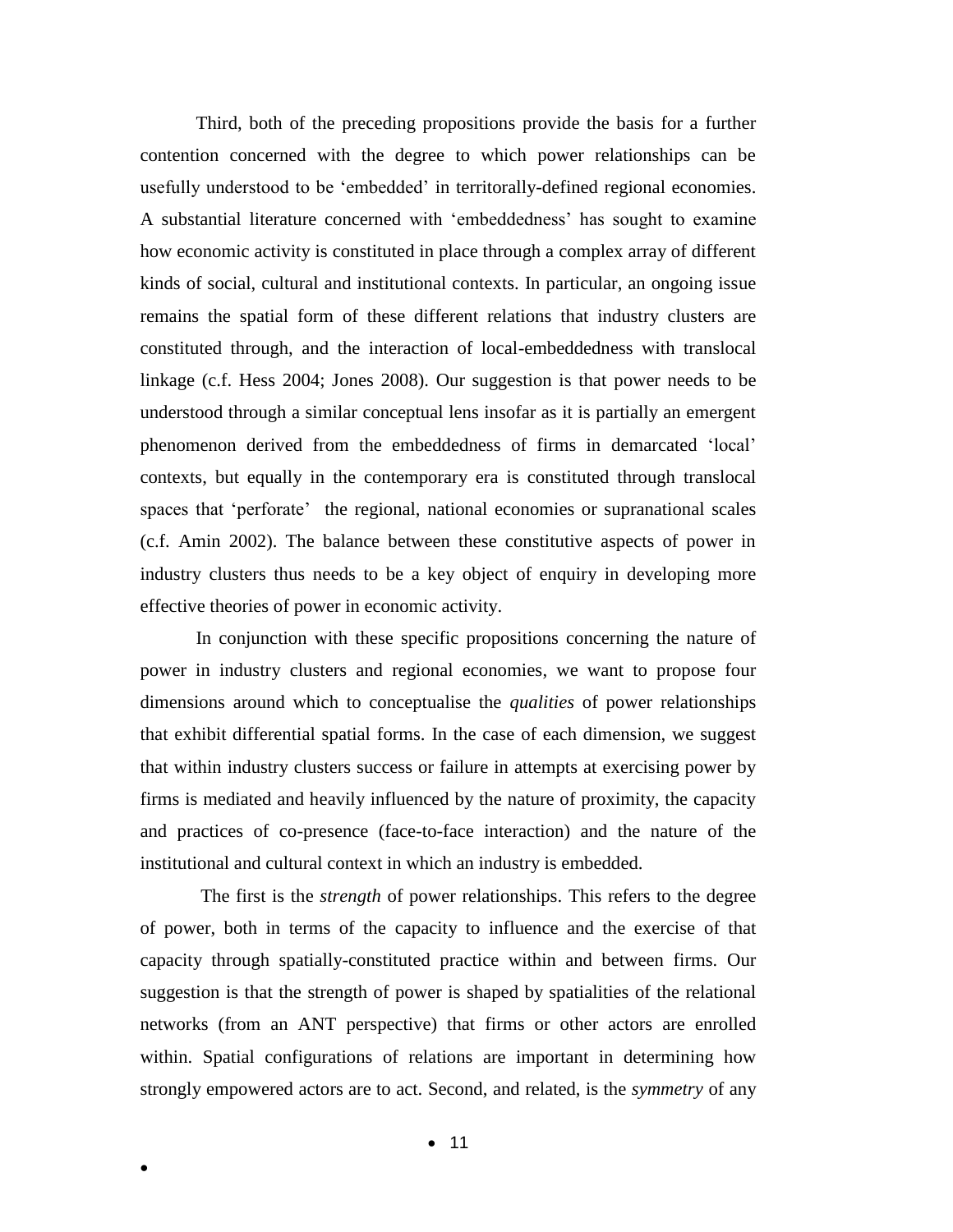given power relationship within and between individuals, groups and firms. Rarely is power symmetrical and as a consequence asymmetrical power relations prevail within networks of business relations (Taylor 2000). For Taylor (1995), unequal power within business relationships has been ascribed to the control of resources with the most powerful business enterprises exercising influence over subservient business partners. We suggest, however, that the nature of power symmetries within an industry cluster is intrinsically spatial, and that conceptualising the nature of this spatiality and how power asymmetries develop will provide greater insight into its role in shaping economic outcomes.

Third, drawing on Allen and others, we suggest that the *type* of a power relationship needs to be theorised. As Allen and others have differentiated, there are multiple types of power spanning a range of types of social relationship and/or interaction. These include, for example, power as domination, as an enabler or as manipulation. However, Allen does not engage with how the spatiality of relationships or social interactions affects which type of power exists and / or is important. In the context of industry clusters or regions, we contend that the spatialities constitute different types of power which influence the nature of economic outcomes differently, and are likely to be prevalent to different degrees in various economic relationships.

Fourth, and finally, we propose that the *purpose* of power is also conceptualised. Again, and as Allen (2003) elaborates at some length, the practices of exercising power in (economic) activity are thus likely to cover a range of potentially very different purposes in their enactment. Again, however, we contend that the purpose to which power is deployed is constituted through and shaped by the spatial configuration of practices undertaken in a given industry cluster or region.

This multi-dimensional framework for theorising the spatial form of power practices in economic relations aims to represent a better approach for understanding how power relations affect economic success or failure at the level of firms and regions. Its goal is to develop a sophisticated epistemological basis for conceptualising the diverse and complex forms of power which are central to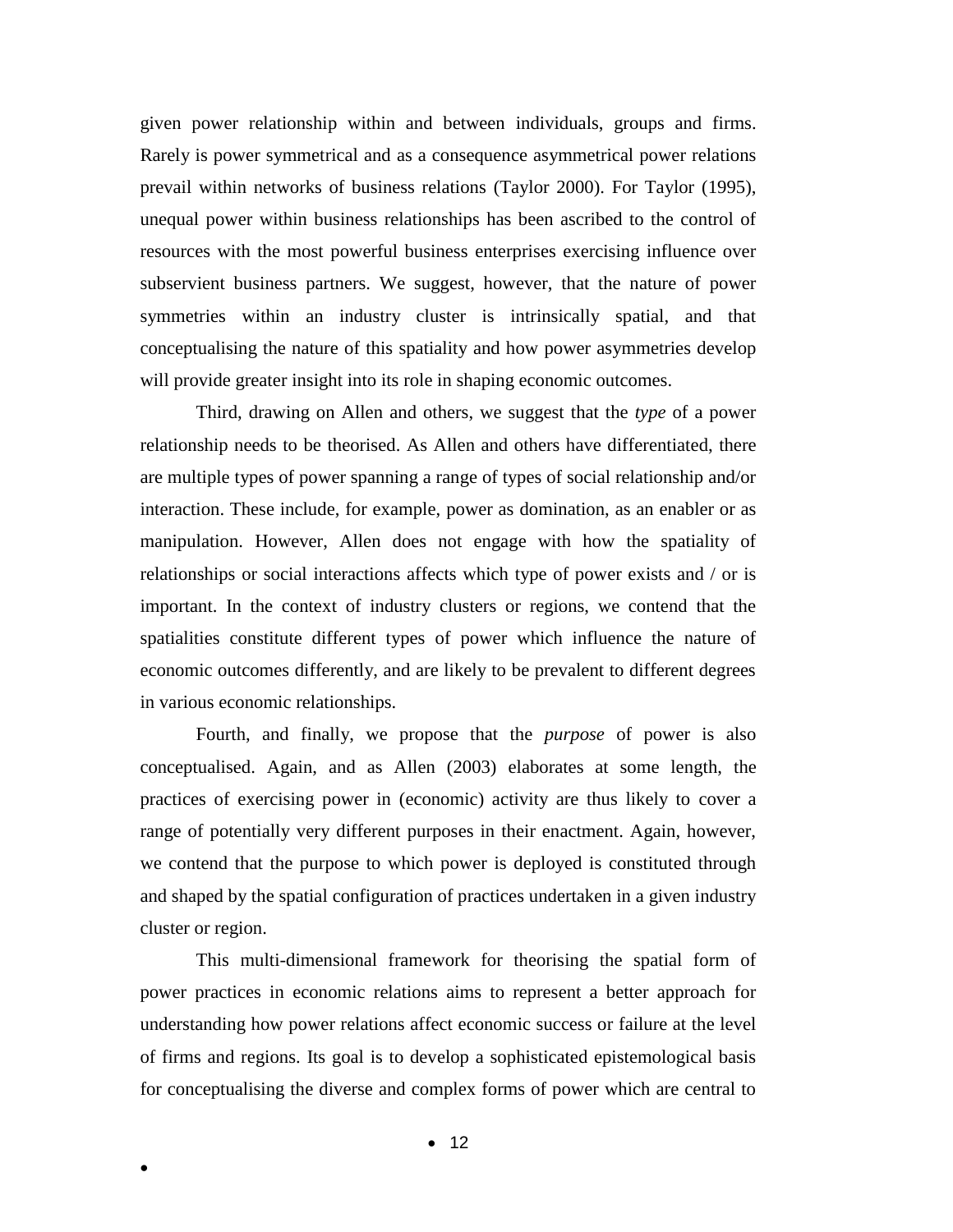business activity, and their equally complex relationship with firm or regional economic success or failure. In order to illustrate the use of such an approach, we now turn to empirical research into the spatiality of power practices within an industry cluster with a specific form of geographical and historical embeddedness - the UK-based private equity industry.

#### **4) THE UK PRIVATE EQUITY INDUSTRY**

The term 'private equity' refers to 'medium to long-term finance provided in return for an equity stake in an unquoted company (BCVA 2004). It is used synonymously in the UK with the term 'venture capital', although in the US the latter refers only to investments in early stage and expanding companies (ibid.). Private equity firms usually operate by setting up funds or partnerships, often with a fixed time horizon, and sometimes with a particular target group of investors. In recent years, a large proportion of the growth in private equity funds is attributable to the attraction of this asset class to institutional investors who provide private equity capital in the hopes of achieving risk adjusted returns that exceed those possible in public equity markets (Cendrowski *et al* 2008). A single private equity firm will typically have several funds (Brander *et al* 2002) with 170 such firms in operation in the UK in 2004. (BCVA 2004). Typically these firms thus represent intermediaries insofar as the private equity funds have in the last decade or so increasingly become agents for institutional investors.

Obtaining private equity is very different from raising debt or a loan from a lender, such as a bank. Lenders have a legal right to interest on a loan and repayment of the capital, irrespective of success or failure. Private equity is invested in exchange for a stake in a company and as shareholders the investors' returns are dependent on the growth and profitability of that business. The private equity firm is thus an equity business partner and is rewarded by the company's success, generally achieving its principal return through realising capital gain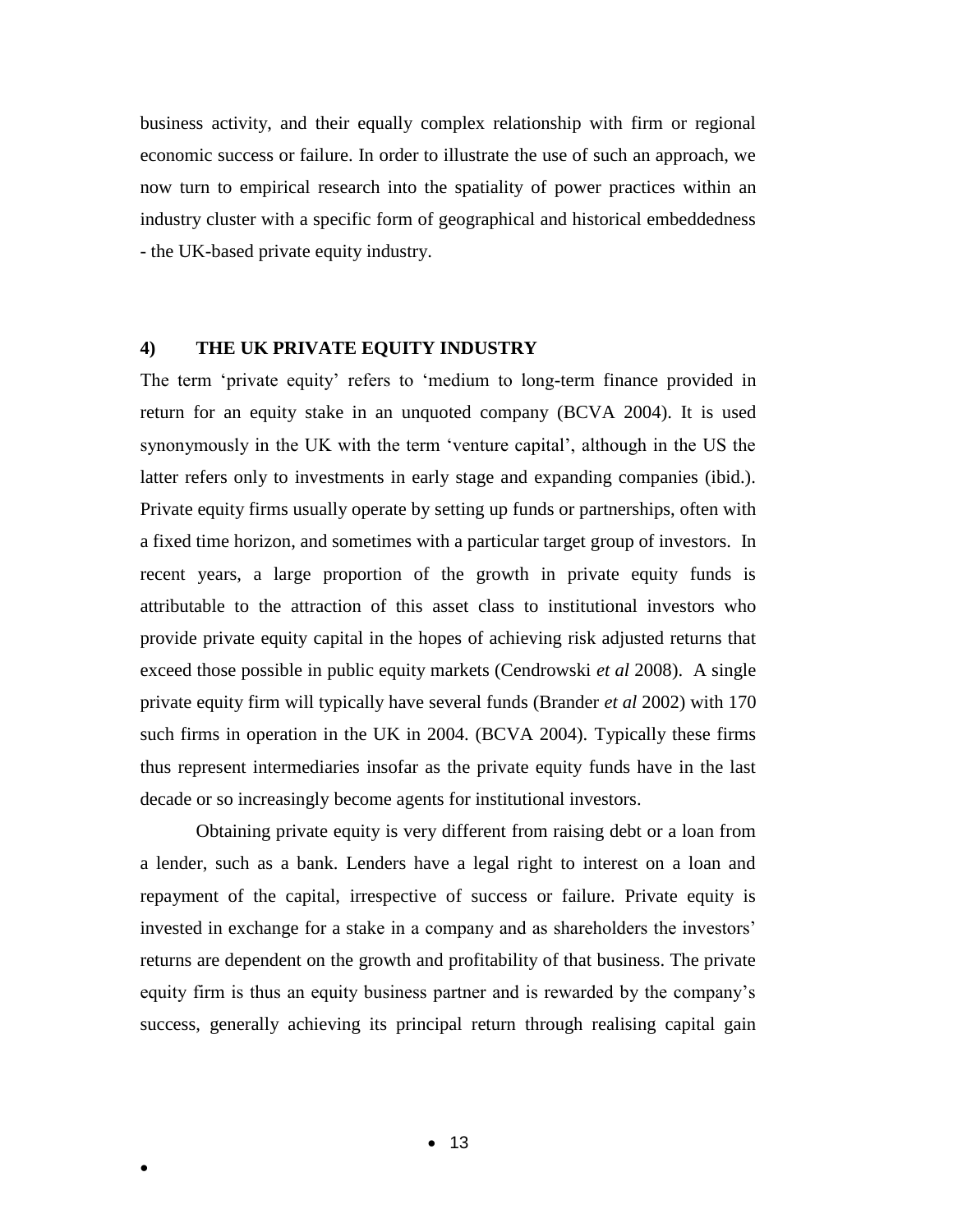through an 'exit'<sup>3</sup> (BVCA 2004). Private equity firms usually look to retain their investment for between three and seven years or more, consisting often of three phases to activity: investment in companies; management and development of the investee during the holding period; and exit from the company via a sale (Morck *et al*, 2003). Private equity can thus be used by potential investees looking to start up, expand, buy into a business, or indeed buy out of a division of a parent company, turnaround or revitalise a company.

Historically, private equity emerged in the UK as an industry in the 1970s, but since the 1990s it has been one of the fastest growing 'asset classes' (BCVA 2004). Related to this, the business model used by successful private equity houses in the 1990s evolved, whereby traditional acknowledged deal making expertise was supplemented with additional 'hands-on' portfolio management skills, thus enabling private equity houses to more readily add value throughout the investment cycle by improving performance and investment out-turns (Sweeting and Wong 1997). This 'management intervention' approach increasingly rests on incentivising the investee management and in many cases a willingness to embark on fundamental value-adding rationalisation programmes. In this model, the skill of the investment executive, as a deal maker and how the investee management are motivated are seen to represent key drivers of returns (MBS-KPMG 2002). Over the last decade in the 'up-cycle' years leading into 2007-9 'credit crunch' (Leaver 2009), UK private equity became more active in management 'buy-out' and 'buy-in' with a greater prevalence of large companies being the target of investments.

Academic research into the industry has emerged across the areas of corporate finance, economics, management science, sociology and latterly economic geography (Cohen and Levinthal, 1990; Gompers, 1995; Cable and Shane, 1997; Sweeting and Wong, 1997; Brander *et al*, 2002; Mason and Harrison, 2002; Babcock-Lumish 2005). However, the private equity market has

 $\overline{a}$ 

<sup>&</sup>lt;sup>3</sup> The term 'exit' or 'divestment' is generally used when a private equity firm sells its shareholding to another company (a 'trade sale'), or to another private equity firm (a 'secondary purchase'), floats the company on a stock market (where it may pass on the shares to its investors or sell its shares often after a holding period), or writes the investment off.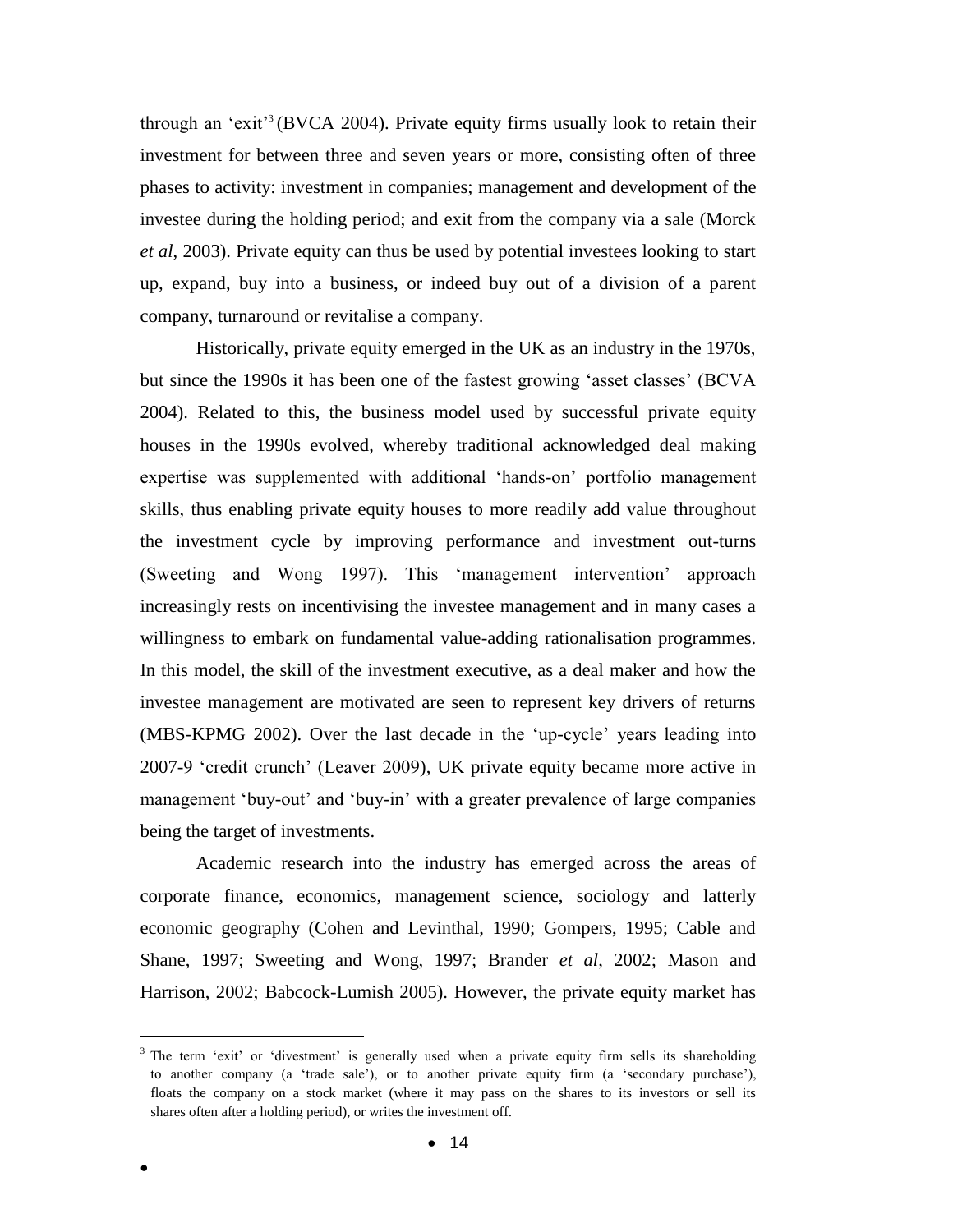been fast moving and the literature has struggled to recognise emerging trends. We would emphasise two. The first has been the need for private equity firms to differentiate themselves in order to firstly attract capital, and furthermore, to recycle investment funds in a continual stream of business ventures and other opportunities. The second is the growing need for the ability of private equity firms to attract business opportunities and in particular talented management teams. Without this ability to attract quality managers and investment opportunities, private equity firms would fail to satisfy their investors through a lack of adequate investment returns. Since the 1990s UK private equity has thus become increasingly a 'people business' where mutual cooperation and trust, between investor and investee management team, is critical to success in this highly competitive corner of the corporate finance industry. In adapting to this change, research into private equity firms has thus become increasingly interested in the power dynamics of investment relationships (Meuleman *et al* 2009) and with the nature of social relationships between investee firms and the managers of their portfolio companies (e.g. Watson *et al* 2003).

## **5) PROXIMITY AND POWER IN PRIVATE EQUITY RELATIONSHIPS**

The aim of the project overall was to understand the dynamics of the investorinvestee relationships in the UK context and the resultant influence on investment performance, although we focus here on the specific issues of power, proximity and social relationships between individuals and groups. The research focuses on the two key actors involved in private equity business: namely, the private equity firms themselves and the investee management teams of private equity-backed companies in the UK. It is worth noting, however, that since much private equity act as intermediaries for institutional or other investors, the potential constitution of 'agency' is complex. Clearly the nature of relationships between the private equity firm and institutional investor has considerable scope influence the power dynamic between the former and investee firms. However, a detailed analysis of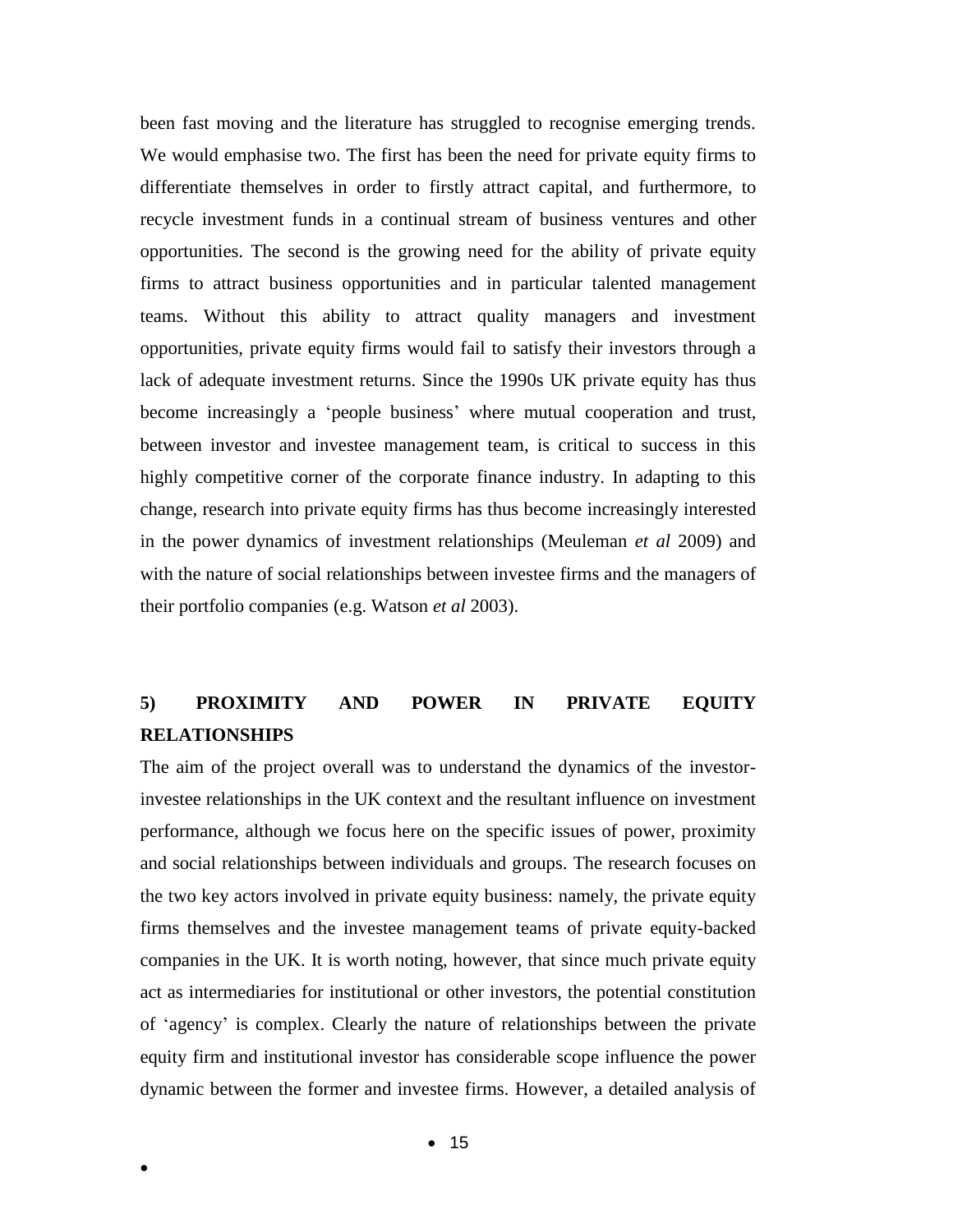the nature of the intermediary role played by private equity firms in such instances is beyond the scope of the current study.

Following Strauss and Corbin (1990), key aspects of data collection and sampling, interview transcription and data analysis, data coding and theory development were based on grounded theory techniques. The primary empirical data was collected through interviews with key individuals in UK private equity firms, investee managers and advisors to the industry. Overall thirty-three interviews were conducted between 2001 and 2005. The interviews were between 25 and 60 minutes in length and followed a semi-structured topic guide. The topics were refined on the basis of initial pilot interviews with key segments of the sample: industry employees, advisors and commentators. As key informants, the majority of the interviewees occupied mid- or senior-level positions within private equity firms with a smaller number of investee firm managers. The primary data was supported by selective secondary sources, including prominent industry-sponsored research into private equity firms and portfolio companies, trade and national press articles on the industry in the UK, and private equity industry publications.

The following discussion divides our analysis of the spatiality of power relations in the UK private equity industry around four key aspects of the investment process. Whilst our theoretical propositions apply to all of these aspects, we will argue that the different 'dimensions' to power relationships have varying significance between different aspects of private equity investment practice.

## *5.1 Proximity and Power Asymmetry in the Pre-Acquisition Phase*

The 'pre-acquisition' phase of private equity investment practice is characterised by asymmetrical power relations (c.f. Clegg and Wilson 1991; Hardy & Clegg 1996), whereby the vendor firm and its management team have clear power over the private equity firm (and often the institutional investors it is acting as an intermediary for) derived from their greater knowledge of the business being sold.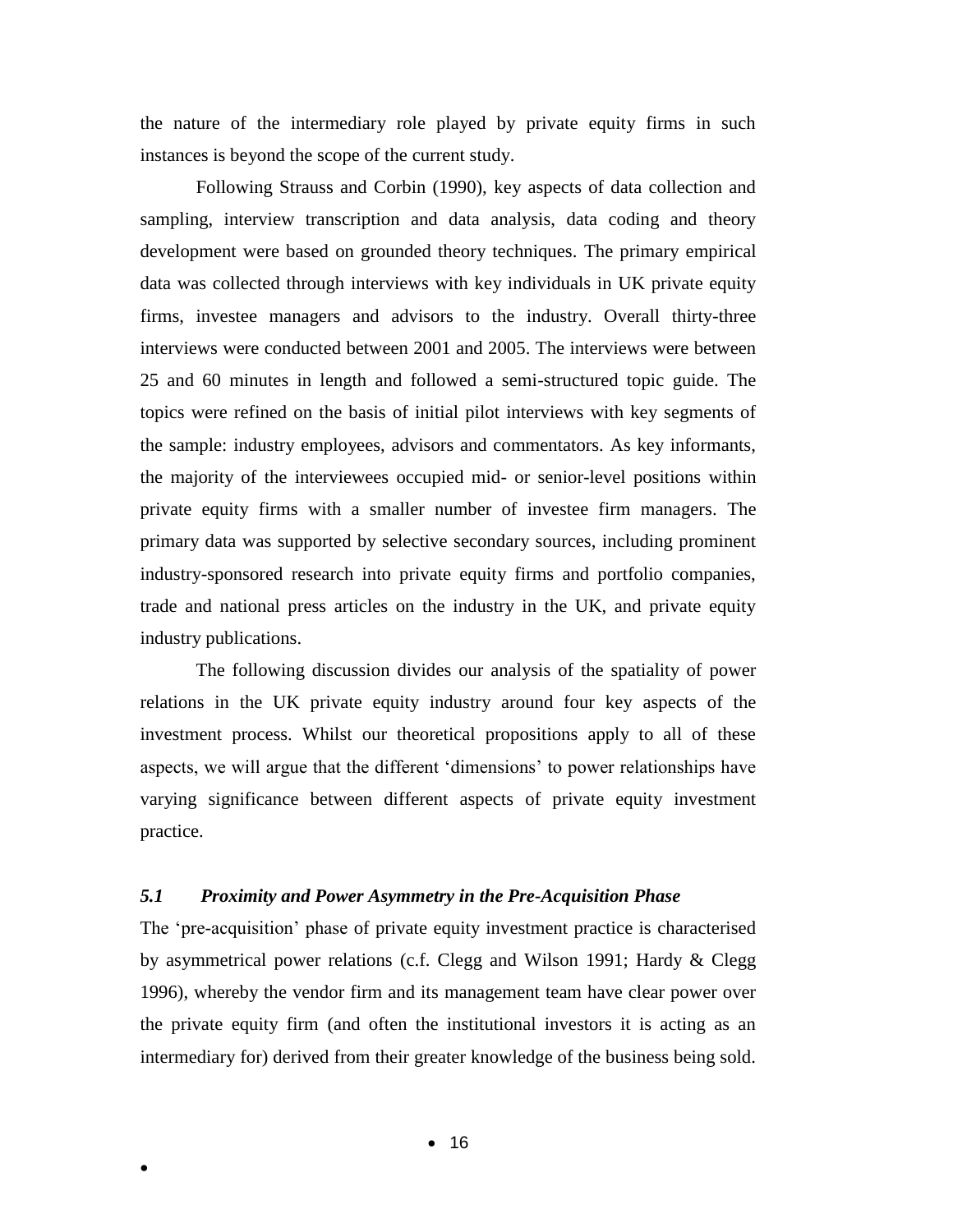Three key findings emerge in relation to how proximity mediates and shapes this power asymmetry.

First, the research suggests that the degree of proximity (in a variety of forms) between a private equity firm and an investee firm shapes the balance of power (the *strength* and *symmetry* of power) between the two prior to acquisition. This stems from the fact that whilst vital information about the company for sale is clearly essential to the investment appraisal decision, the private equity firms' power to extract this information from secondary sources is limited:

"[Pre-acquisition information is]…*of poor quality and partial with decreasing ethics and information disclosure*." (Partner, Euro private equity firm #2)

"*There is a growing tendency for management teams to keep back material facts during the due diligence – if something is discovered just prior to the deal being signed we walk away. But the danger is that you have got so far down the track and invested so much money that you just stick with it*."

(Partner, Euro private equity firm #6)

 $\bullet$ 

Lack of knowledge about an investee firm combined with the scope for management to conceal disadvantageous information means that private equity firms occupy a relatively disempowered position with regard to information access and ownership ahead of acquiring a firm. The research suggests that private equity firms use physical proximity between employees (face-to-face interaction) as a strategic practice to address this problem:

*"We might spend a year getting the deal done over which time we*  will spend many hours with management. This will involve a lot of *business planning as well as structuring the deal. You really get to know management during this time on a personal as well as a* 

 $• 17$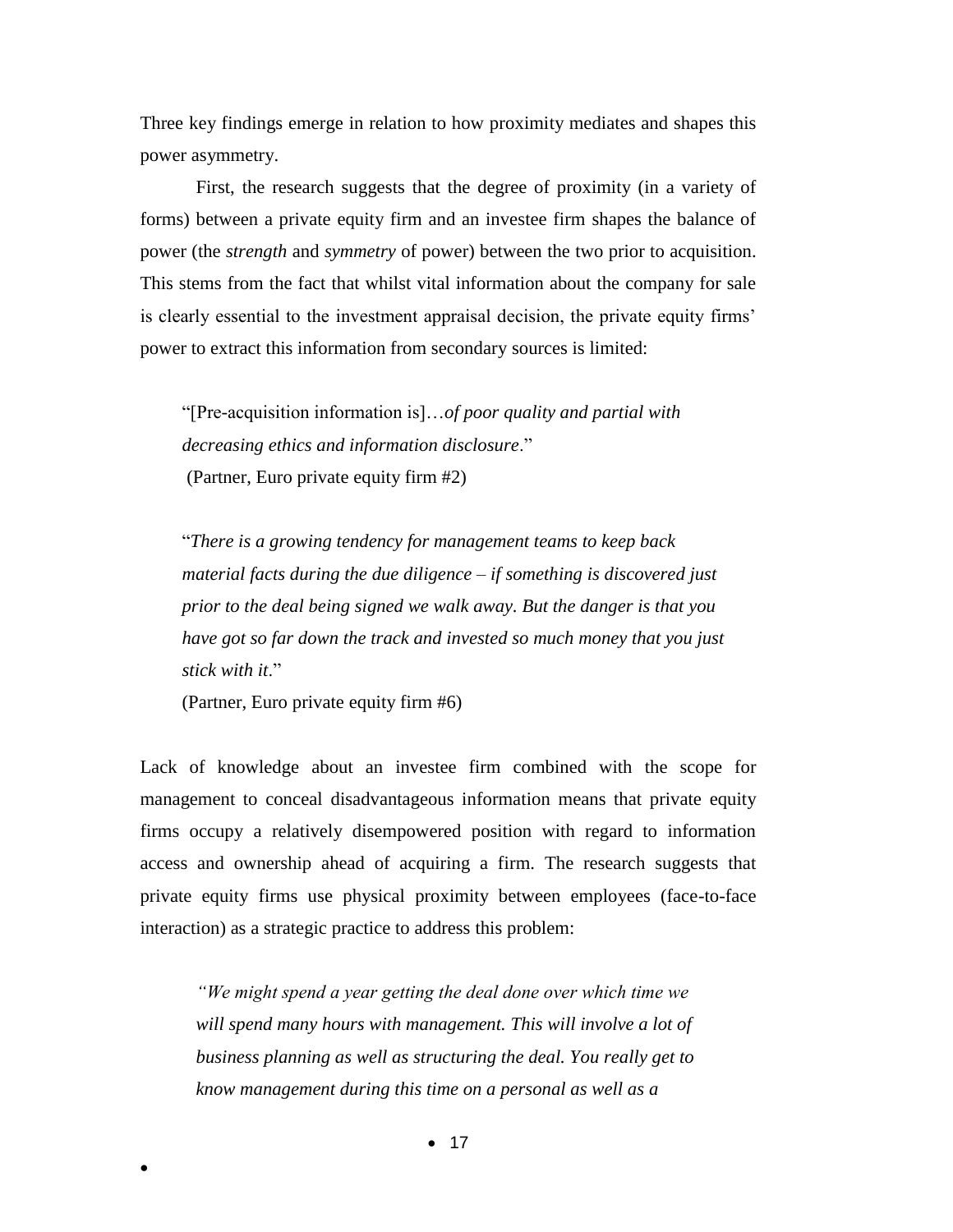*professional level. We form a small team and a strong relationship between us develops…"*  (Investment Manager, UK private equity firm #1)

Nevertheless, respondents in private equity firms saw the relationship as predominantly an untrusting one from their position. The asymmetry of the power in favour of the vendor thus creates social relations that are overshadowed by what is seen by investor firms as unethical and dishonest behaviour by investee management teams:

"*There is no sense of ethics or honesty. Non-disclosure and a lack of transparency is becoming a big issue just before deals are signed and closed…Due diligence* [should be] *based on non-transparency and the 'nasties' brought out upfront… we seek the same protections they do…*." (Partner, international private equity firm #4)

Many respondents stated that subjective evaluation techniques based around greater proximity between investor and investee firms are increasingly important in private equity investments because of a range of problems that occur in the preacquisition phase and the inadequacy of quantitative 'due diligence' practices carried out 'at distance' and without direct contact between employees.

Second, and following on, the research suggests that the nature of proximity that private equity firms are seeking to promulgate are multi-dimensional, involving both working practices and organizational culture. Respondents suggested that physical proximity (in the guise of face-to-face interaction) is crucial to generating these further forms of proximity. As is well established in the literature on face-to-face interaction in other knowledge intensive industries (Storper & Venables 2004; Faulconbridge 2008), it represents an important mode of rapid and rich information exchange: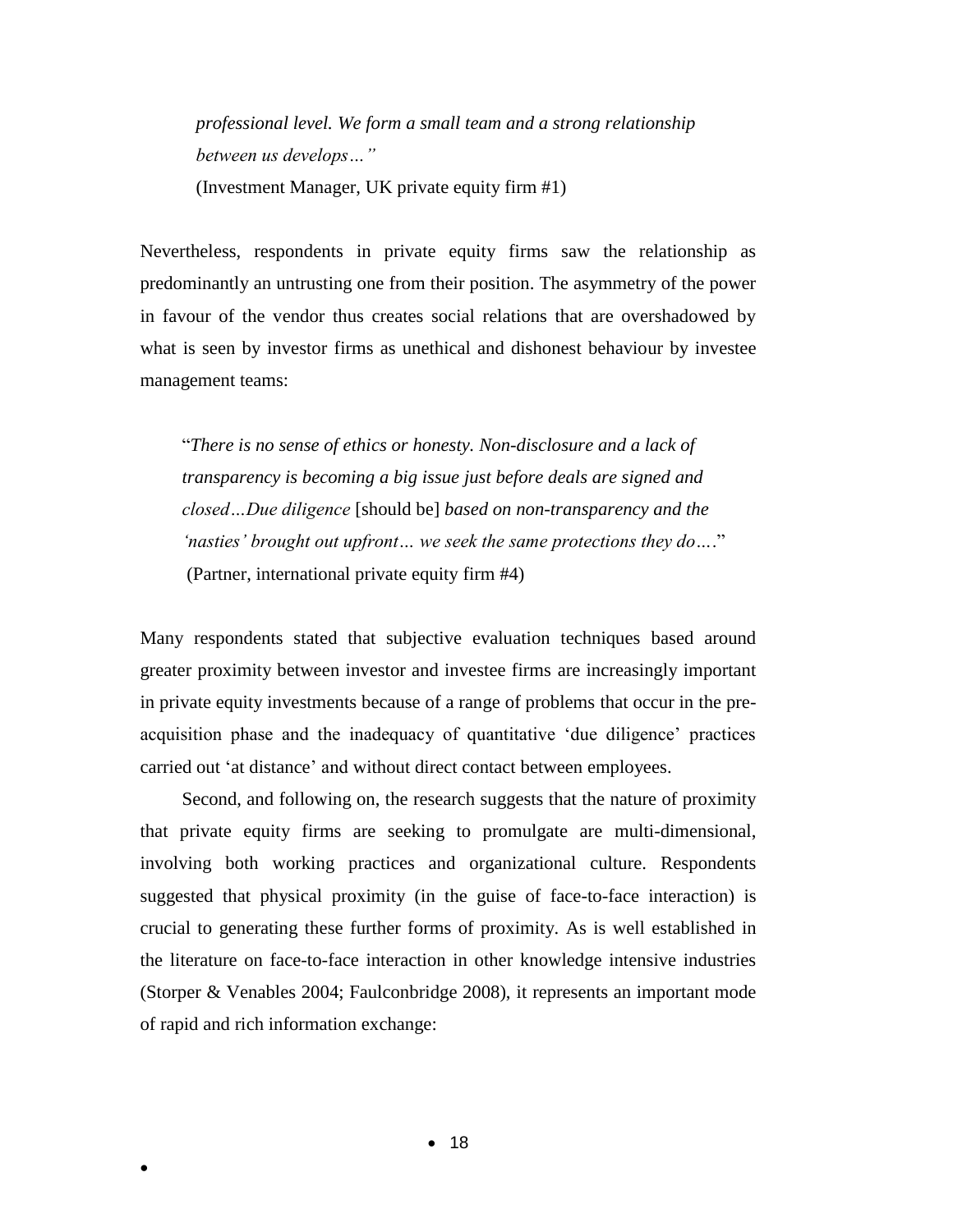*"We try and get to know them during the deal formation. Of number one importance is personality - entrepreneurial attitude, vision, business growth are all key attributes – followed by experience."* 

(Partner, international pharmaceutical private equity firm)

However, and furthermore, the research suggests that prolonged periods of physical proximity between employees on both sides of the deal are important in developing the degree of cultural proximity - in terms of working practices, values and in depth knowledge of the investee firm employees – that produces a successful acquisition:

"*You have to be able to get on with each other because you are working frantically together to get the deal done. This can often mean working*  late into the night and having pizzas delivered to the office. It is not *unusual to work all through the night when the deal is closing. This is a high pressure situation which requires there to be a good working relationship in place, otherwise we just couldn't reach closure*." (Investment Manager, UK private equity firm #1)

Face-to-face interaction thus enables the development of socio-cultural proximity between employee actors that empowers the private equity firm with a greater capacity to act in the pre-acquisition phase.

Third, in light of the role for physical co-presence in the deal-making process, the physical distance between the private equity firms (all of which were London-based) and the investee firms is significant. Where investee firms were located out of the south-east of England, the research suggests private equity firms used both employee travel and technology to facilitate proximity. For example, one respondent reported how a private equity firm had imposed the use of ICT to generate virtual proximity where the level of face-to-face interaction achieved at the European scale through business travel was felt to be insufficient: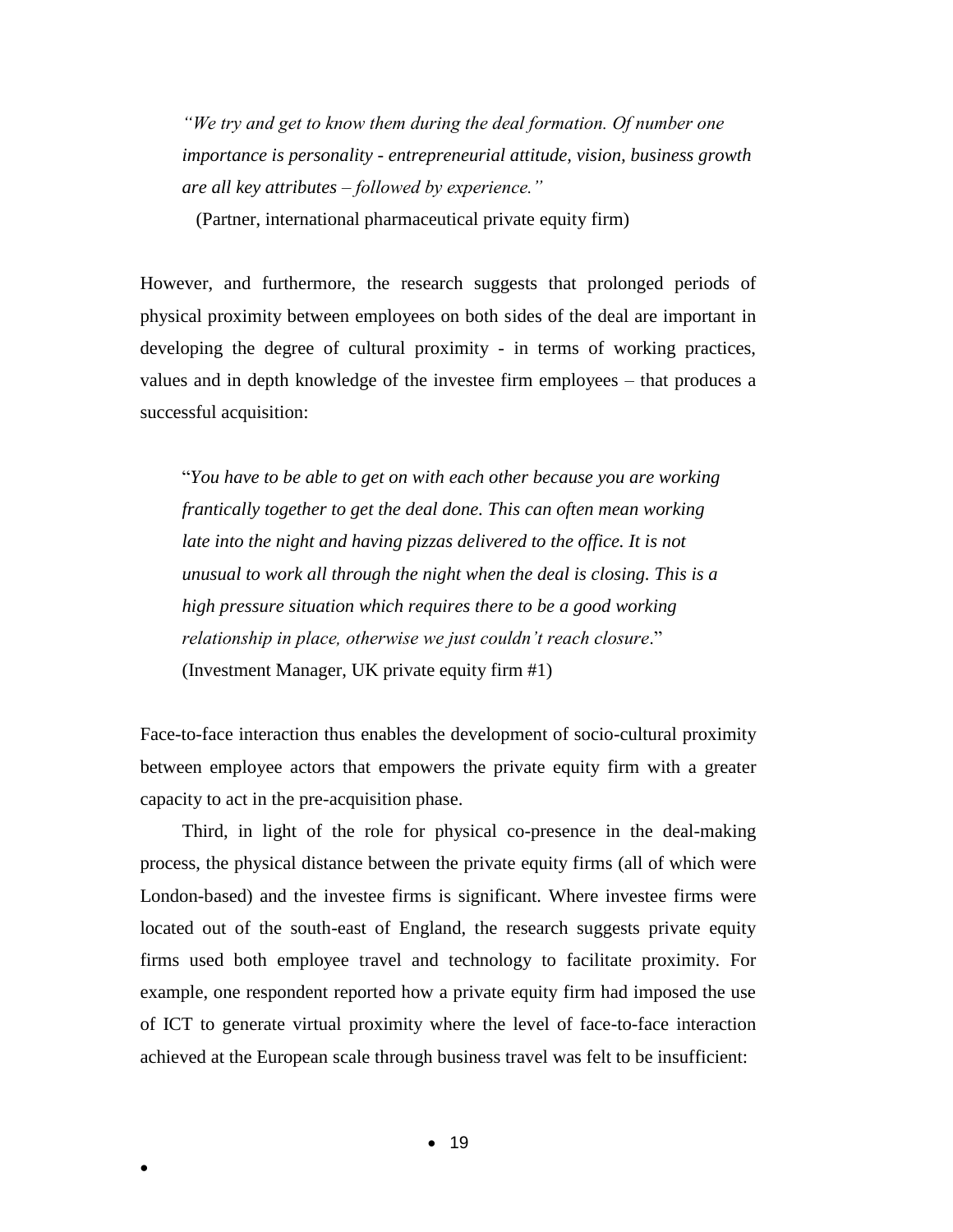"*Our key operations are based here in Hemel Hempstead (England), while our owners are based in Oslo (Norway). The video-conferencing facility was introduced by [private equity firm] to enable management meetings to take place in-between our monthly board meetings without the need to travel. As we know the people, the technology is actually quite effective…"* [Not verbatim] (Company Secretary, UK manufacturing investee company)

Fourth, and finally with respect to the pre-acquisition phase, developing proximity to an investor firm is a key method by which private equity firms can assess the risk involved with an investment. Given the perceived inadequacy of secondary research practices for 'due diligence', the process of assessing risk in the pre-acquisition phase is becoming increasingly reliant on face-to-face interaction:

*"Pre-acquisition usually involves working closely with the management team to build trust and also to conduct detailed due diligence on the business plan…this is important for us in assessing the risks we will encounter"* (Director, UK technology private equity firm #1)

*"We try to use contracts to limit risk as much as possible – but there is still a gap. We try to get to know the management team through some socialising…"*

(Analyst, UK technology private equity firm #3)

 $\bullet$ 

Nevertheless, the scope for these proximity strategies to assess risk remains within limits and the research suggests overall that it remained common for due diligence studies to assume 'unethical' behaviour by the vendor. One private equity firm Partner, for example, referred to three recent cases of 'non-disclosure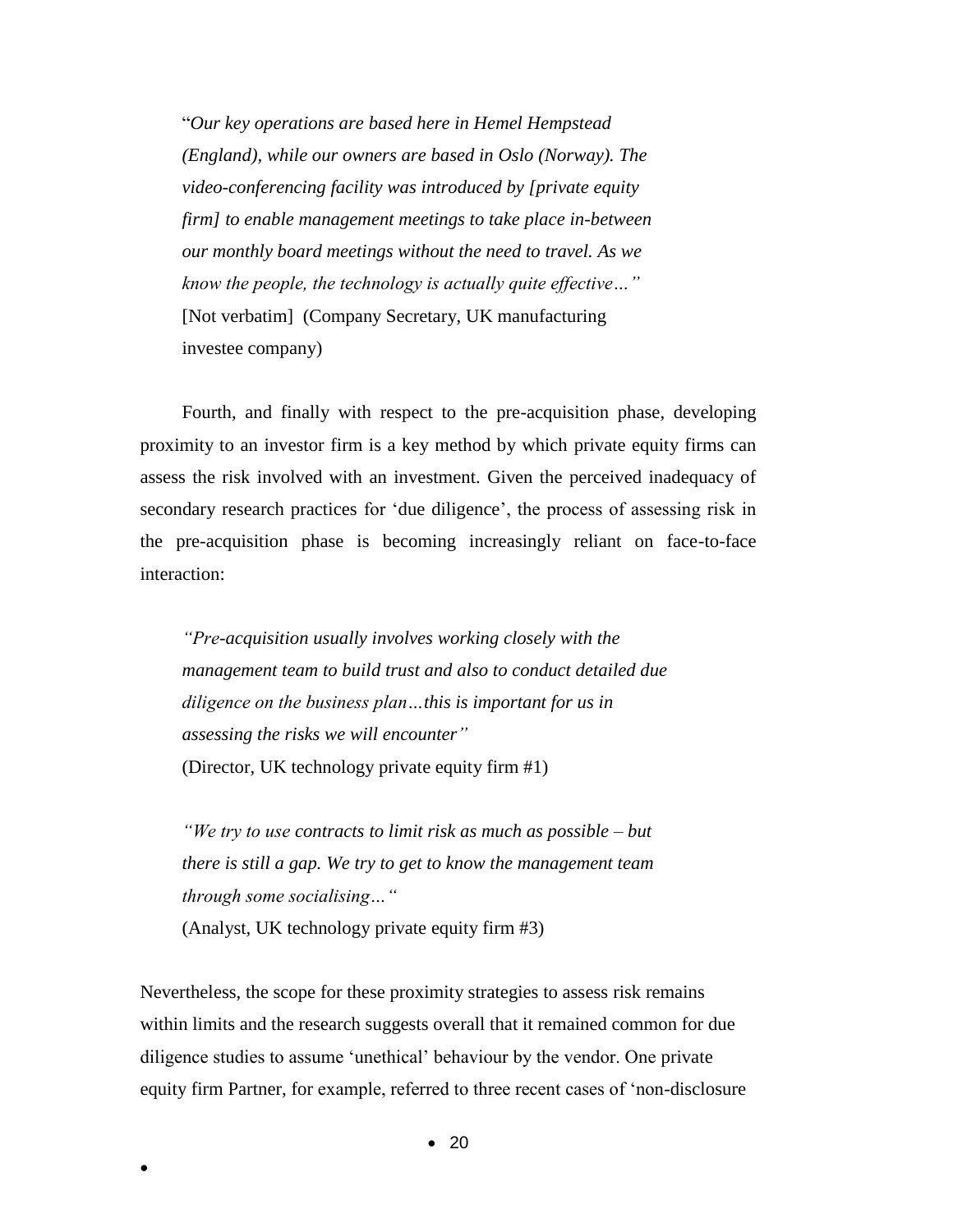of material facts by vendors' during the deal formation process. It is only after the deal has been completed – post-acquisition – that the veracity and quality of information available to investor firms about the risks involved improves. And this is to do with a significant shift in the balance of power post-acquisition, to which we now turn.

## *5.2 The role of increasing proximity in shifting the balance of power postacquisition*

The post-acquisition phase is characterised by a dramatic shift in the balance of power relations towards the private equity firm. There is also a shift in the *type* and *purpose* of power from a more manipulative form to one of domination. This is a consequence of the investor firm gaining power through ascribing himself with control over the resources available to the organisation (Clegg and Wilson 1991). In the UK private equity industry this is commonly structured into a fiftyone per-cent equity ownership of the investee firm:

"*Equity participation by the investor has meant that management do not have as much control and correspondingly their equity package is reduced. However, this does vary depending on the influence of management over the balance of control."*

(Partner, Euro private equity dept., international professional services firm #1)

"*…They (investee management) are not interested in giving away their power… VCs (venture capitalists) typically want a fifty-one per-cent plus stake in the business and a seat on the board in exchange for the equity…*" (Analyst, UK private equity firm #2)

Two key findings emerge from the research with respect to how this shifting balance of power is bound into issues of proximity. Firstly, the survey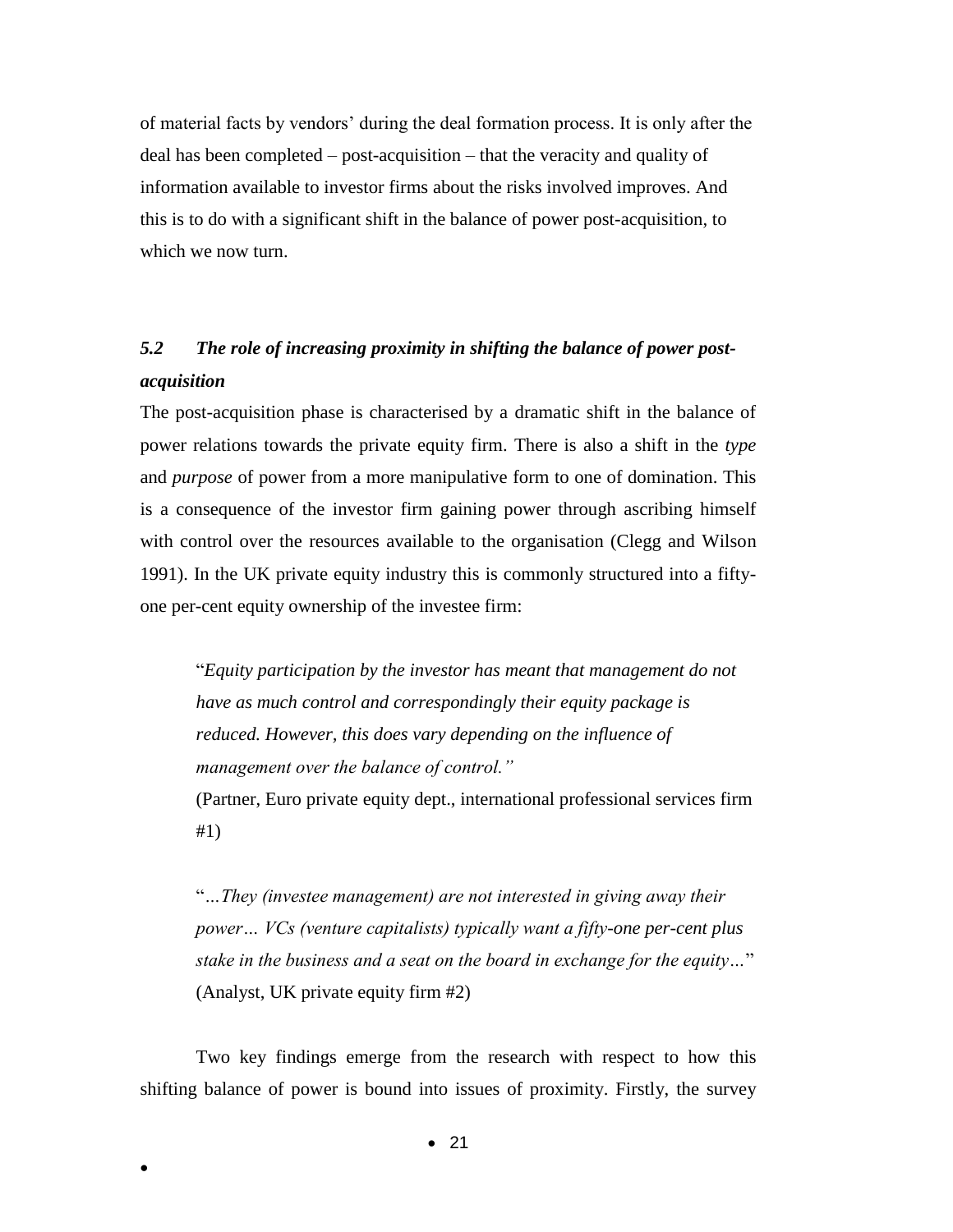suggests that the shift in the balance of power between investee and investor is *facilitated* through increasing proximity between investor and investee, and the effective *exercising of power* by private equity firms is reliant on co-presence and increasing face-to-face interaction:

*"VCs (Venture Capital Firms) are much more hands-on now. They control the deals through a deliberate strategy of owning fifty-one per-cent of the equity. They are effectively running the companies with people in there, and planning ahead with things like management succession planning* [Paraphrased]." (CEO, Euro private equity firm #1)

The domination tactic described by this Partner was cited by other respondents. It relies on high levels of face-to-face interaction where the capacity of power is developed through continued and extensive knowledge gathering achieved by investor firm employees maintaining very frequent contact with investee company employees.

Second, respondents also suggested that the shift towards co-presence as a medium through which private equity firms exercise power as domination represents a recent innovation in the form of working practice within the UK industry:

"*Previously, private equity firms responded too slowly…For example , it used to be that both management teams had a relationship and… the investee management team might say we are having a little blip at the moment but we are fixing the problem, and the private equity firm would have said okay. This is the mistake – a small problem now is actually a big problem. Now they are asking a lot more questions and getting into the detail. They get the non-execs (non-executive directors) involved. People (private equity firms) are responding more quickly now*."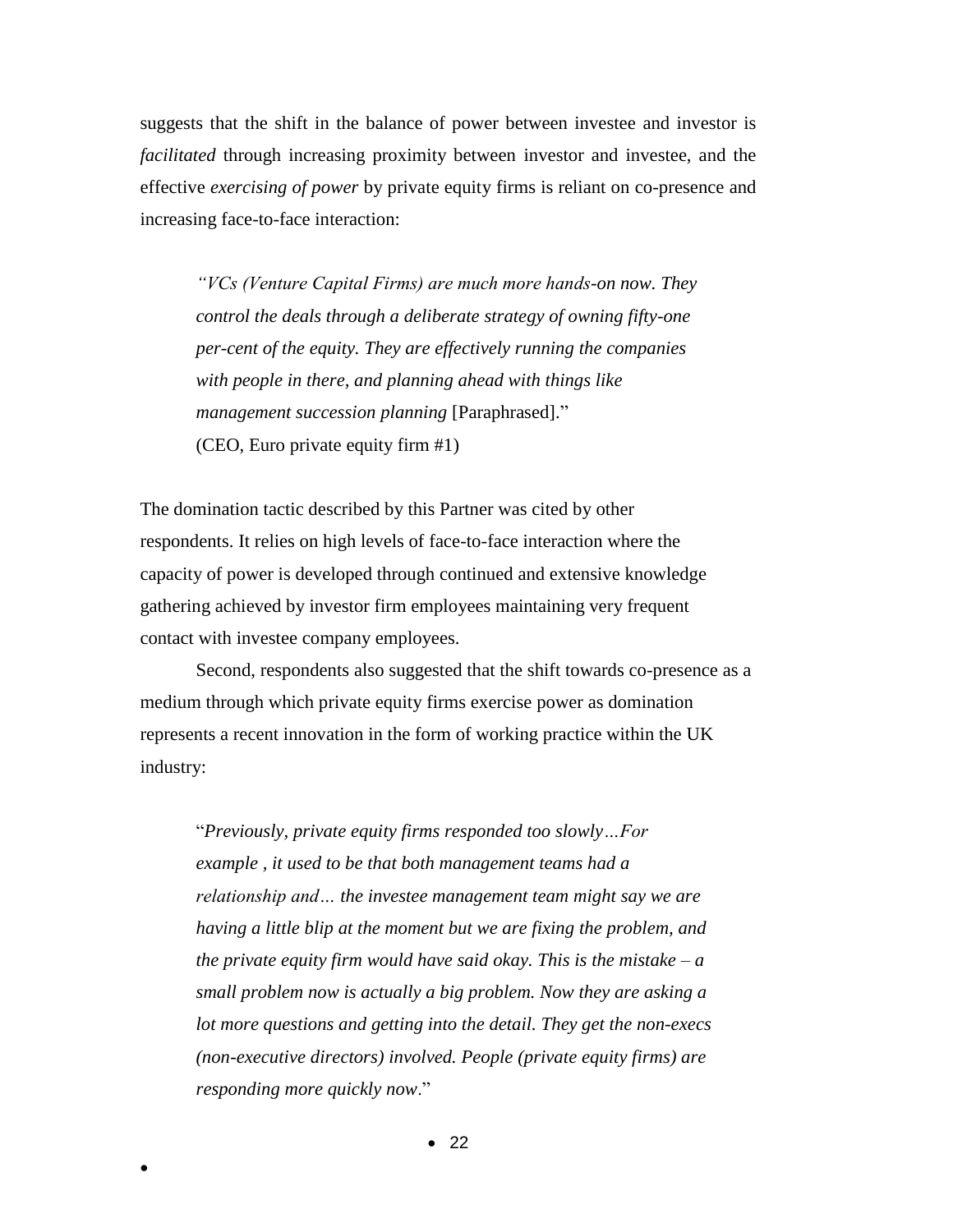(Partner, Euro private equity dept., international professional services firm #1)

The post-acquisition phase thus involves private equity firms developing sociocultural and organizational proximity to the investor firm, with a clear implication of aligning working practices, values and cultures. Respondents in private equity firms placed great importance on this increased proximity as being key to the success of the investment. As one respondent explained, 'getting one with people' is the crux and something clearly mediated primarily through prolonged and repeated face-to-face interaction:

*"…It is very much about relationships with management when it comes to selecting an equity partner…it's all about chemistry - of how you get on with the people, because getting the deal done is about a tenth of the work. You are going to have to live with these people for the next two to five years and that is going to be an uphill struggle if the chemistry is not right."* 

(Investment Manager, Euro bank and private equity firm #3)

However, the research suggests that achieving this kind of socio-cultural and organizational proximity between investor and investee firm is not always possible. We now therefore turn to examine the role of these forms of proximity in how private equity firms manage investee firms post-acquisition in more depth.

## *5.3 Socio-cultural proximity and the management of performance in the investment relationship*

Despite the reversal and empowered position of private equity firms postacquisition, the research suggests that the investor's power bias needs to be and is used sparingly when portfolio companies fail to perform. The proximity strategies discussed thus far are used to increase the *capacity* of investor firms to exercise power, rather than necessarily being widely bound in to practices of exercising it.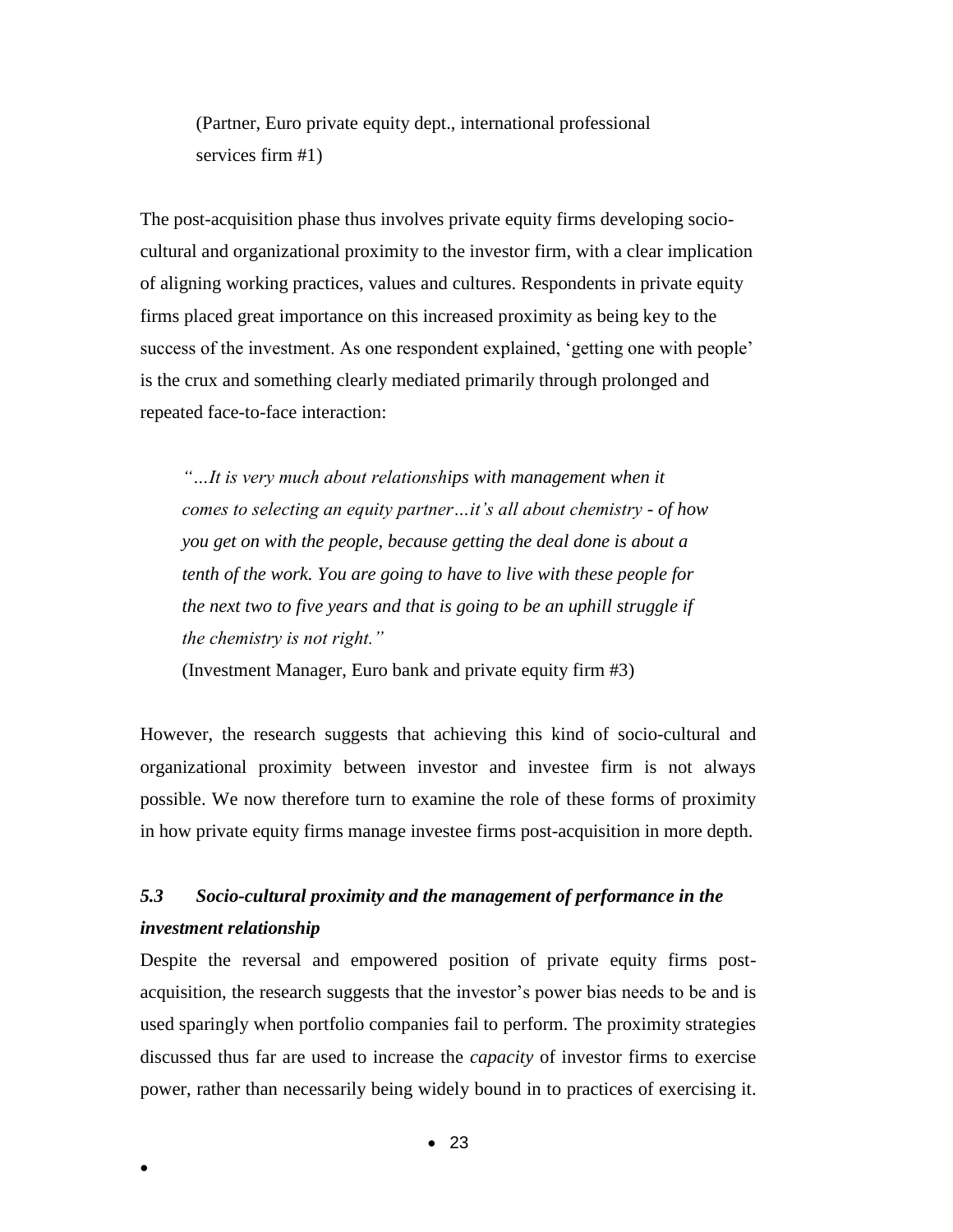However, we suggest that the development of socio-cultural and organizational proximity between investor and investee becomes increasingly important over time post-acquisition, and the degree to which these kinds of proximity develop strongly influences what kind of practices private equity firms take in order to manage the performance of the investee firm.

Three findings are important in relation to this argument. First, whilst trust was first created through an appraisal of an investee manager's 'track record', respondents in private equity firms suggested that the key attributes they sought in management were ones that could only be assessed through extended periods of face-to-face interaction and co-presence:

"*The fund looks to back management teams that have demonstrated exceptional leadership, organisational and execution skills. In particular, management should have either an entrepreneurial track record or have experience in building new organisations within a larger company.*" (Analyst, UK technology private equity firm #3)

"*We are looking for good managers with industry experience that are strategic thinkers. They also need to have an entrepreneurial appetite to take the business forward and expand it* [paraphrased]." (Vice President, Euro bank and private equity firm #1)

Second, private equity investors select investee firms in part based on their track record with the intention that they will replicate a high level of performance and business results in the new company. The private equity firm is looking to 'trust' the investee management to deliver superior performance. The consequence of this is that the whole area of management performance becomes subject to an ongoing process of scrutiny around the criteria identified above. The research indicates that this picture of ongoing performance is constructed through frequent and 'rich' co-presence, to the point that employees from the private equity firm and the investee firm are working very closely together: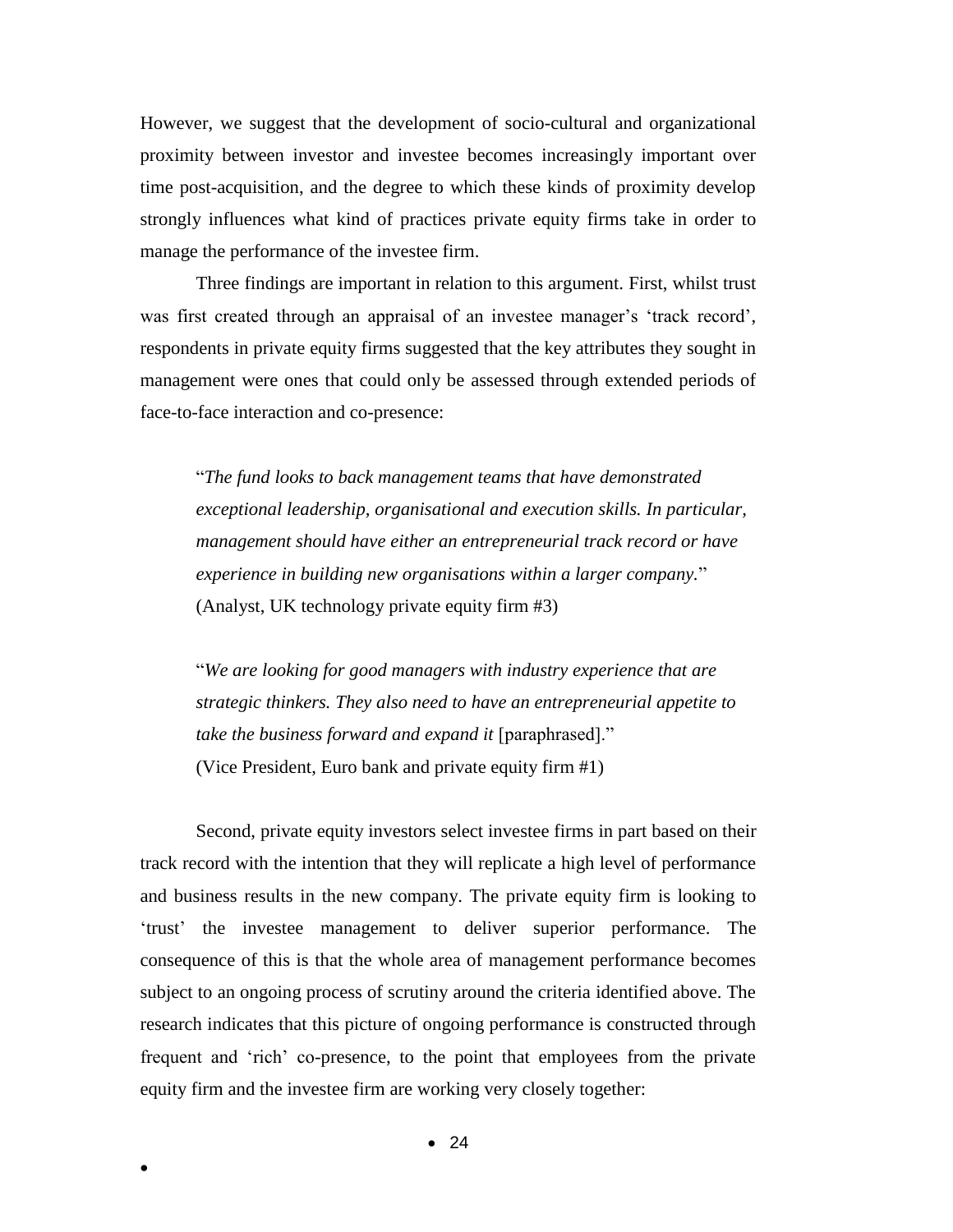*"We become married to them during the investment and good working relationships are important."*  (Analyst, international technology private equity firm)

*"We are very hands on with our portfolio companies and get involved in all industry issues as well as micro-management. We tend to meet with the management team at least once a week. We also need to get on with the management team."* 

(Analyst, international technology private equity firm)

Where a high degree of socio-cultural and organizational proximity develops, as these respondents suggest, then the performance management is broadly consensual and the private equity firm – whilst building its capacity to wield power over the investee firm's operation – exercises only limited day-to-day influence.

However, and third, the interviews also indicate that increasing sociocultural and organisational proximity also presents a heightened degree of risk for the investee firms' management. Greater proximity means that the investor firm has more accurate and extensive knowledge about the investee firms' operations and the working practices of management. In contrast to an earlier period in this industry when this relationship was characterised by less proximity, we would argue there is thus an increased likelihood of the relationship becoming problematic. Respondents suggested if the performance of investee managers (as mediated through increasing socio-cultural proximity between investor and investee firms) becomes mis-aligned with investor's expectations, then private equity firms have the capacity to wield power as *domination*.

One respondent described the variation in the dynamic of this relationship: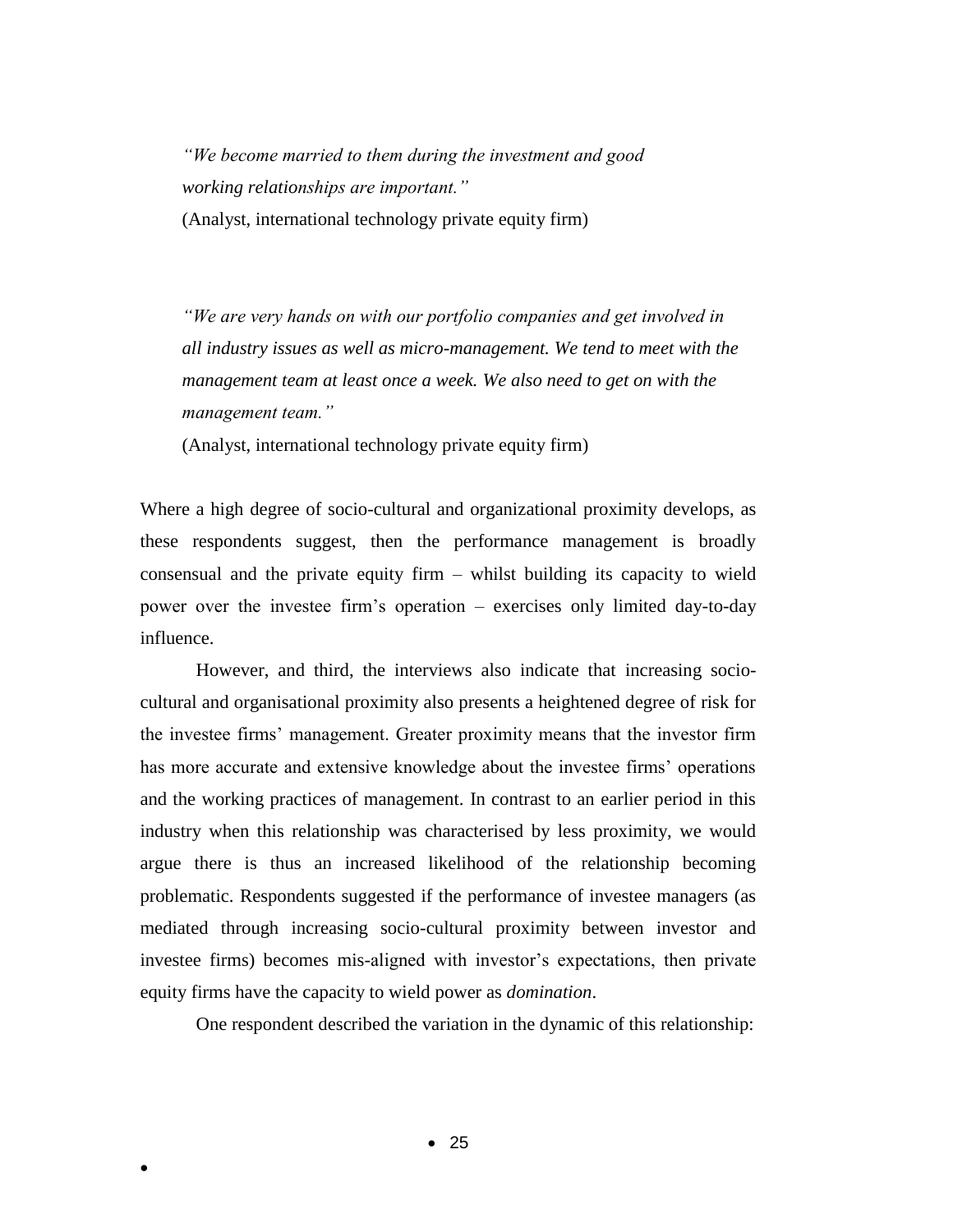*At the board meeting they give us an update, go through the figures and if they execute the plan then everything is fine. If something external was to happen or when things go wrong, then we talk to them more often. When things go wrong, depending on how much time you need to spend there with them; it can be every two hours or every two days. When that company does well and starts to do better we change tactics and you have to start to rely on them more and take it more easy."* 

(Investment Manager, Euro bank and private equity firm #3)

Overall the research suggests that the tendency for private equity firm actors is to believe that their trust in the management has been contravened when investee management fail to deliver expected results. This failure of trust we suggest is a phenomenon strongly mediated through the nature of socio-cultural and organizational proximity that develops through the post-acquisition phase of the investment process. However, the research also suggests that the circumstances that lead to such an understanding of investee under-performance are complex, and whether this leads to the exercise of more significant forms of power as domination by private equity firms is bound into the dynamics of physical copresence between actors. We therefore turn now to explore this final aspect of the interaction between power and proximity through the investment process in depth.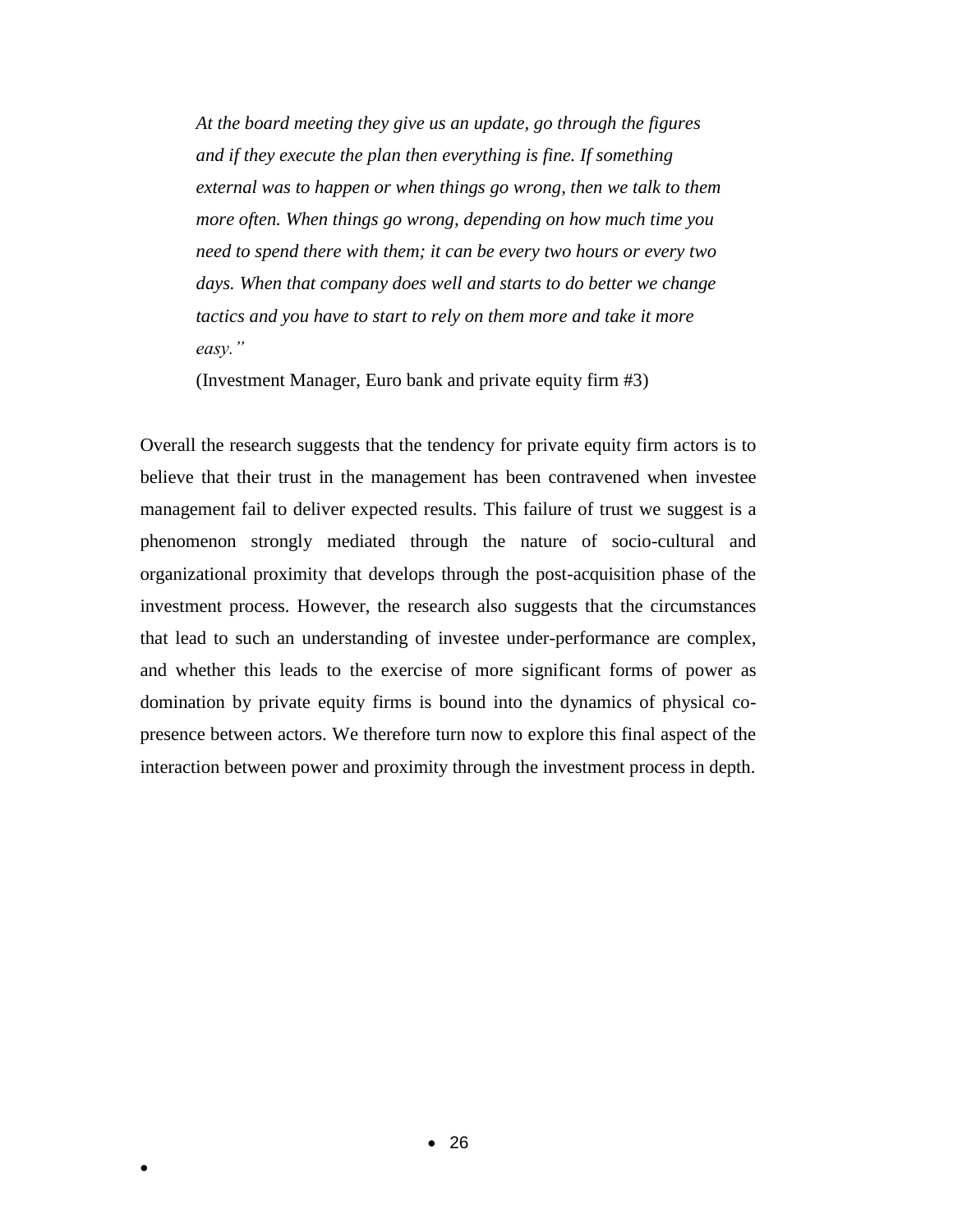## *5.4 The role of proximity in constructing investee 'under-performance'*

According to Clegg and Wilson (1991), manager-employee theorisations of power/trust relations can be highly variegated from high trust/high discretion configurations down to the low trust/low discretion configuration which is conducive to a 'vicious cycle of control' (c.f. Clegg and Dunkerley, 1980). A parallel can be drawn between manager-employee and the investor-investee relationships we are considering in the private equity industry in that where there is trust and understanding there is discretion to permit management to run the business in the best interests of all stakeholders. However, the research suggests that once the investor firm perceives the management of the investee firm to be under-performing, then relationships correspond to a low trust/low discretion arena where private equity investors look to interfere as soon as possible. Our argument is that different forms of proximity are central to the work practices that lead to the development of perceived 'under-performance' (see also Watson *et al* 2003). Three major findings emerge from the research in this respect.

First, as time passes in the aftermath of acquisition, the nature of proximity between investor and investee firms is important in shaping how key actors in private equity firms understand the performance of the firm. As the discussion suggests, greater socio-cultural proximity between investor and investee is often a double-edged sword for the investee firm because the quality and depth of information available to investor employees on both firm and management team performance is greatly enhanced as 'closeness' develops:

*"Investors used to rely on the management team to provide information to the investor team – they didn't have anything else. Now they have a much better working relationship through part-time chairmen who are actually involved in the day-to-day."*  (Partner, Euro private equity dept., international professional services  $firm #1)$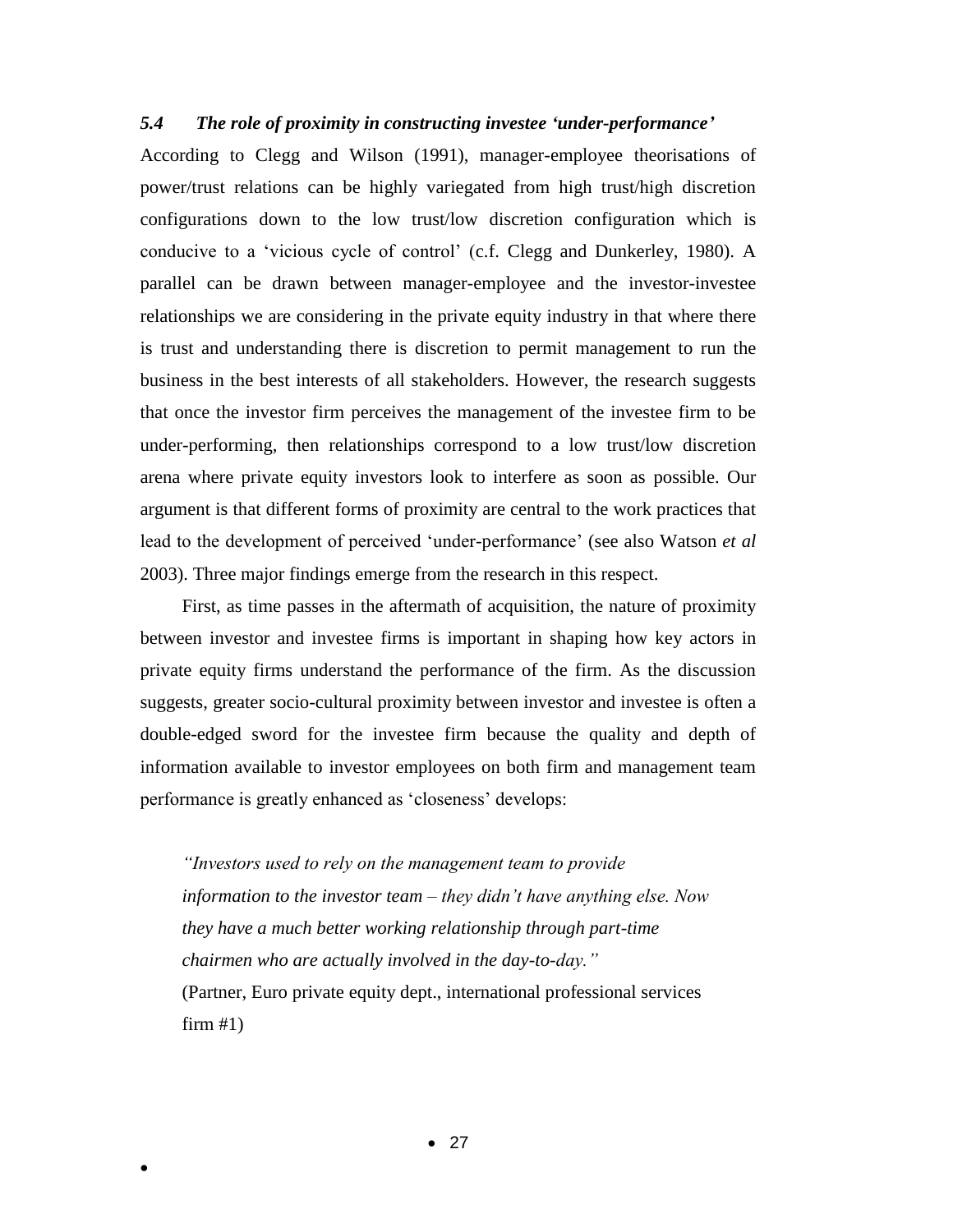As one respondent highlighted, this enables private equity firms to form judgements about whether or not performance is meeting their expectations. Investor firms therefore seek to promote socio-cultural and organizational proximity because it empowers them to act in the event of 'under-performance':

*"There is no doubt we should have intervened earlier. We kind of knew the investment wasn't going well. But you put your faith in management. We are much more proactive now. We are much closer to management and the operations, and can spot and act on problems earlier* "[not verbatim]

(Partner, Euro private equity firm #2)

This frequency and intensity of proximity-enabled monitoring by private equity firms, when there is concern over management performance, is partially explained in the results of a survey conducted by SJ Berwin in association with Mergermarket<sup>4</sup> in 2002, where the private equity firms that were sampled identified the failure of the management team as the single most dominant factor why deals do not succeed. This research supports our findings with respect to the pervasiveness of investor firm nervousness around investee management team's ability to perform. Combined with a lack of trust, monitoring activity intensity by private equity investors is swift and immense where there is concern over management.

Second, and therefore following on, in the event of deteriorating performance several investor firms reported that they would seek to intervene and exercise power as domination to rectify poor performance. This was characterised by a phase of heightened 'hands-on' co-presence and face-to-face interaction between their employees and the investee firm management:

 $\bullet$ 

 $\overline{a}$ 

<sup>&</sup>lt;sup>4</sup> SJ Berwin in association with Mergermarket, canvassed the opinions of 164 buyout professionals and 166 venture capitalists in August and September 2002 in the United Kingdom (buyout 51, VC 44), France (buyout 30, VC 42), Germany (buyout 47, VC 49), and Spain (buyout 36, VC 31). The questionnaires were completed by email, fax and telephone interview. Factors contributing to the failure of an otherwise sound investment: Failure of management – 69%; external shocks 17%; and flawed business model 14%.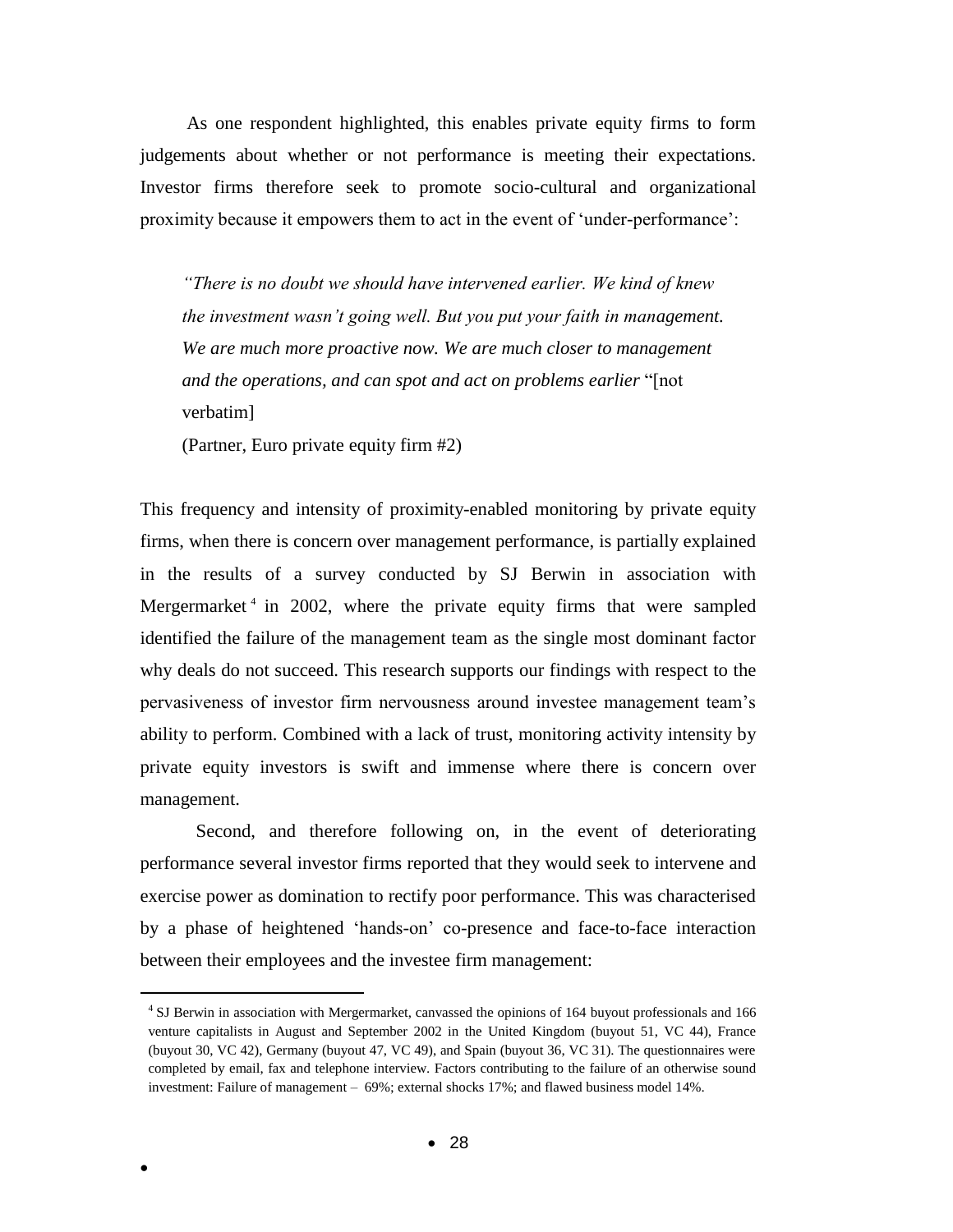*"…typically we would have meetings with the Managing Director every two weeks…if the position changes, or times become a bit tough then that could increase to two or three times a week or even daily."* (Investment Manager, UK private equity firm #1)

Respondent's suggested that in the first stage of tackling perceived 'underperformance', the heighted degree of proximity between investor and investee firm was used to exercise what can be described as a manipulative form of power by influencing the practices of the investee management:

*"You have to move extremely quickly if the company is starting to go downhill…also, it is really important to be seen as an equal shareholder with the management team – 'this is our company' – and work together in that fashion."* (Director, UK technology private equity firm #1)

However, third and finally, it is clear that often under-performance results in the exercising of strong forms of domination - i.e. replacing one or more investee firm managers:

*"The VC (venture capital firm) owned fifty-one per-cent of the company … You have got to remember that this VC (venture capitalist) had the power to take over the company and boot everybody out.* [Did they eventually do this?] *Yes."* 

(Operations Director, Euro technology investee company)

Again, the study suggests that any final decision about exercising such power is ultimately a product of the period of heightened face-to-face interaction during 'under-performance' which allows the investor firm to form a judgement about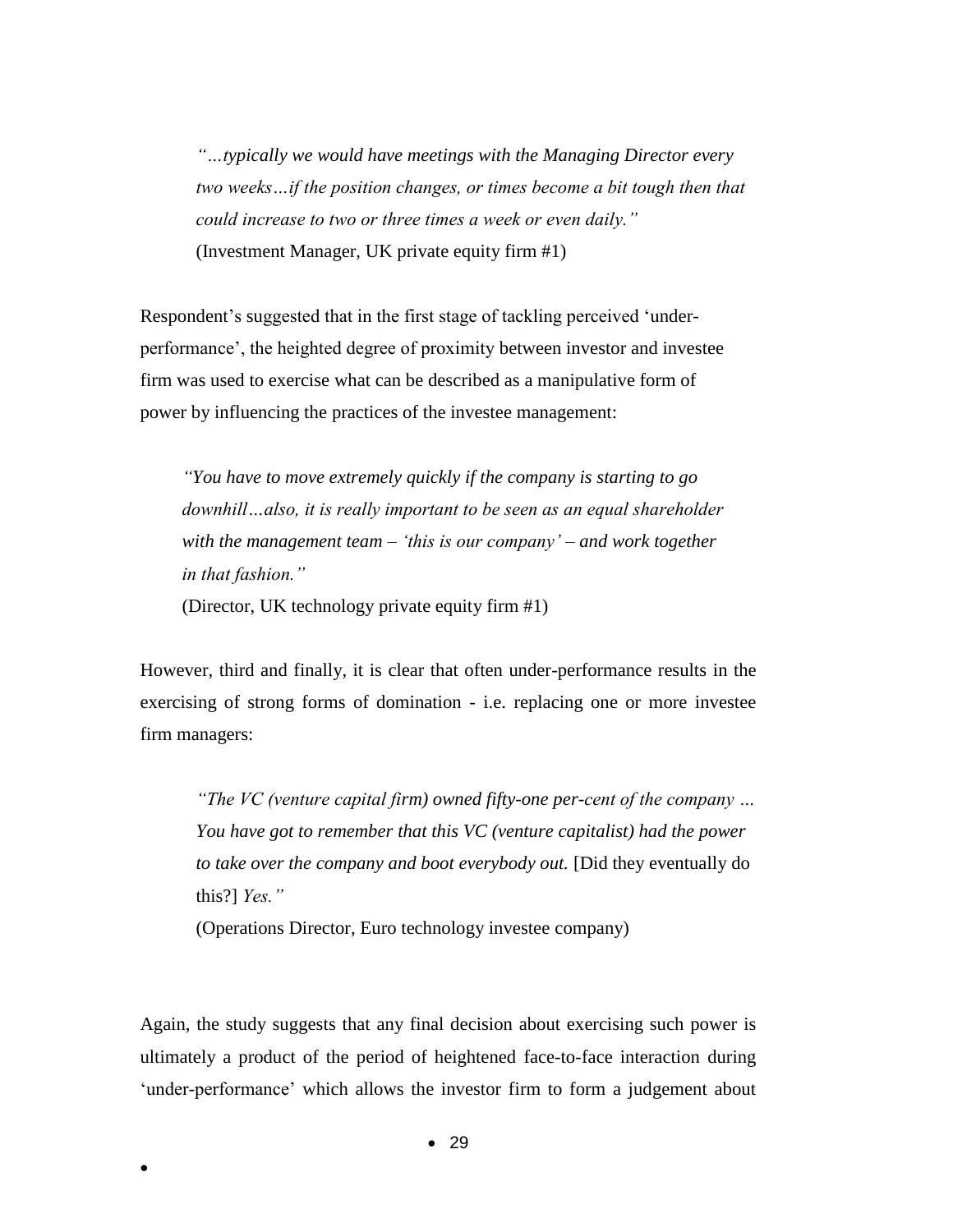whether the existing investee firm management is capable of achieving the desired performance. A primary example that recurred was that of the key role played by the Sales Director in an investee firm whose practices – the research suggests - are the object of detailed scrutiny through this process:

"*Basically, they would keep the Sales Director if he met his target and get rid of him if there was non-performance. That's how it works with a VC*  (venture capital firm)*.*" (Operations Director, Euro technology investee company)

*"We tend to replace people such as the Sales Director, he's important. Also the CEO, Chairman and CFO… Sometimes this doesn't work and we'll replace again immediately…"* 

(Analyst, UK technology private equity firm #3)

Overall, to a considerable extent, 'under-performance' is a subjective viewpoint based around expectations by the investor firm (and potentially institutional investors for whom the private equity firm is acting as an intermediary) rather than an absolute benchmark of profitability, growth or market metrics. In this respect, private equity firms are reliant on strategies of developing proximity in order to assess and actively construct an understanding of performance and underperformance.

### **6) CONCLUSION**

 $\bullet$ 

Our key contention in this paper has been that much social scientific thinking has neglected the issue of the spatial configuration of power, often restricting its analysis to an epistemological framework that conceptualises power as 'spaceless' and a property of actors, entities or processes. And whilst economic geographical thinking has recently renewed its interest in the spatiality of power relationships between economic entities, we have argued much more analysis of this issue is likely to produce a better and more effective understanding of how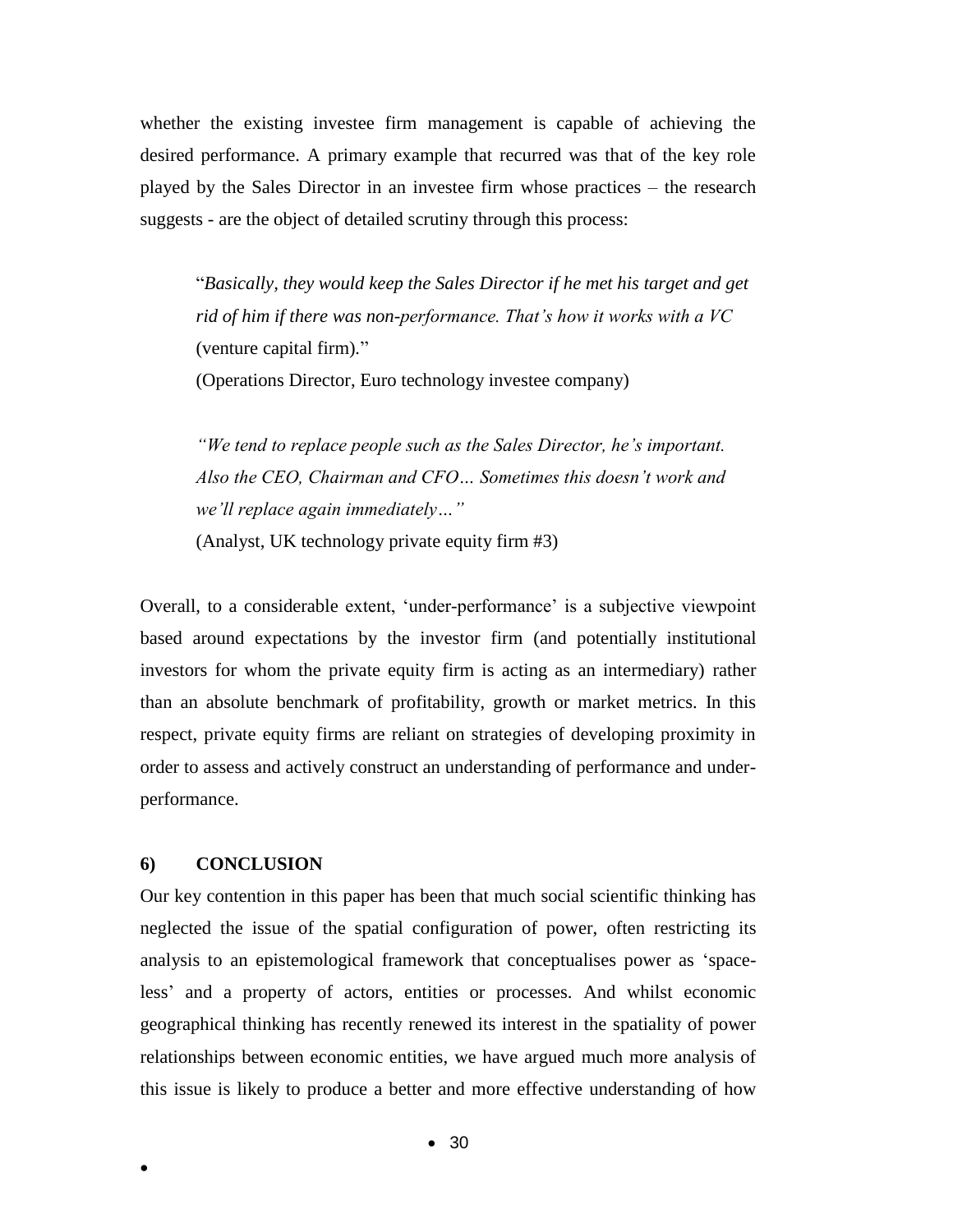the spatiality of power relationships shape economic outcomes in the contemporary global economy.

This proposition of course opens up a wide field of potential theorisation and research, and the specific concern of this paper has been one particular aspect of the spatial configuration of power in the economy: the nature and role of different forms of proximity in constituting power relationships between firms within a regional economy or cluster. In presenting research into the UK private equity industry, we examined a sector where power practices are a central and evident aspect of day-to-day business activity. Such a case study is therefore useful in illustrating the wider applicability of the arguments developed because of the explicit nature of these power practices in this industry. We end therefore with four broad conclusions which we contend have wider relevance for understanding the way in which different forms of proximity mediate the nature of power relations in industry clusters or regional economies.

First, the UK private equity case demonstrates the utility of seeking to conceptualise proximity between economic actors in regional economies or clusters, not only for better understanding how power relations influence that nature of economic development, but also more generally for providing an indepth analysis of how social relations and intra or inter-actor contact networks which have been increasingly emphasized in recent thinking (Gertler 2004; Yeung 2005) are manifest spatially.

Second, and following on, this conception of space is of course more than simply a physical and territorial one, since the research presented in this paper also demonstrates how proximity needs to be conceptualized as multidimensional. The research suggests that economic practices within and beyond regional economies involve actors becoming 'closer' or 'more distant' over time in a variety of ways that are bound into firm and industry development. The dynamism of these different forms of proximity is also not accidental, but in fact quite often the product of deliberate strategic practices related to economic goals. The private equity firms considered here actively seek to develop proximity to their potential investees as a means of rich information gathering, assessing the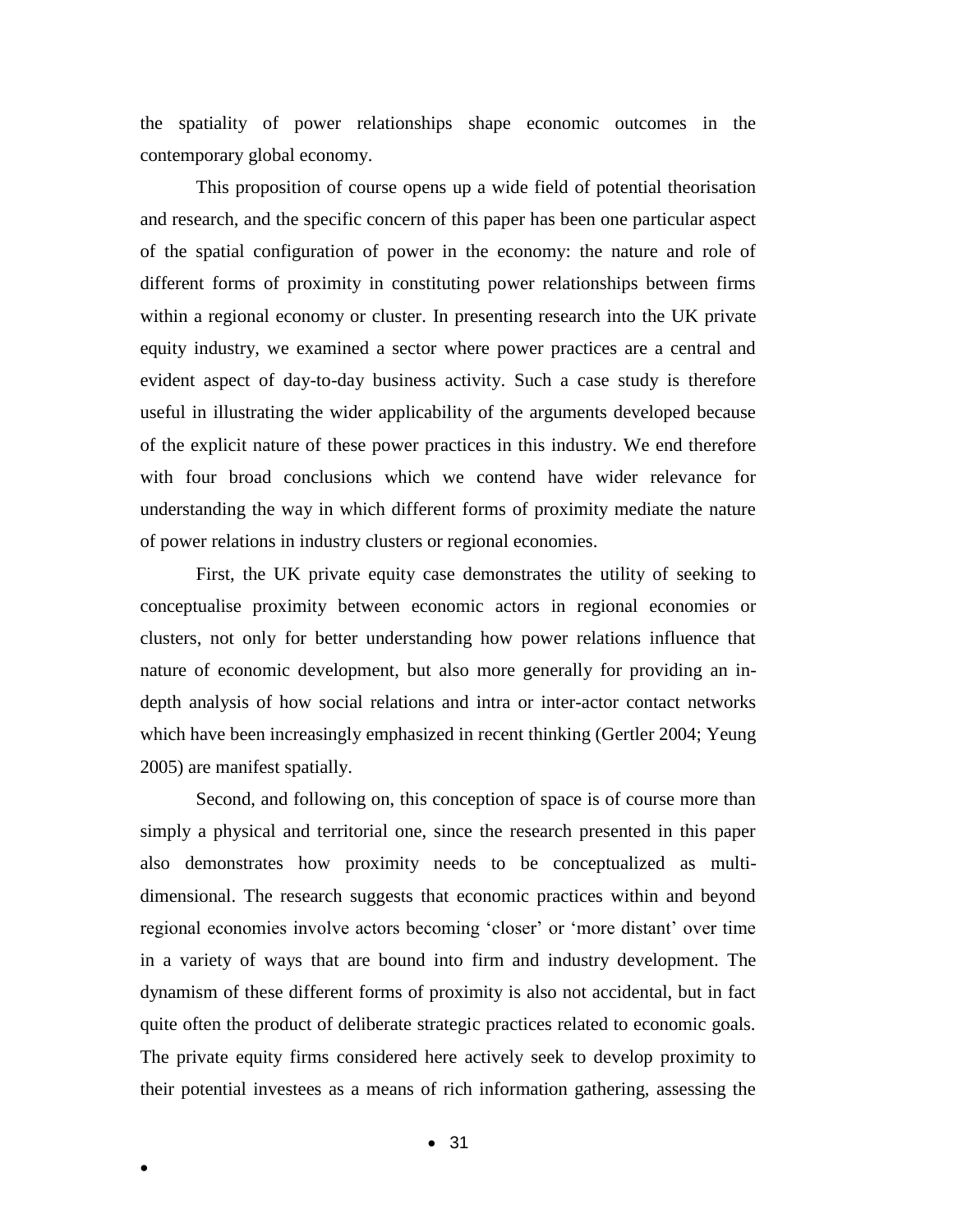nominally intangible managerial skills of the investee firms' management and as a mechanism to calibrate their other quantitative assessment techniques of firm performance. Such a finding has many wider implications with respect to the capacity for using research into proximity as a lens for better understanding all kinds of economic practices within clusters – for example, the nature of innovation or learning (c.f. Surinach *et al* 2006; Maggio *et al* 2009).

Third, and in relation to the specific issue of power, the analysis in this paper opens up a series of questions and fruitful avenues for understanding both what kinds of power exist between economic actors in a space economy and how spatiality shapes the nature of that power both as capacity and when exercised. This we contend is an important and innovative direction for research into power in economic activity to take since most of the current social scientific literature seeks to examine power at a much wider resolution than at the level of individual economic actors (be they firms or even the key individuals within firms). Whilst analysis of power within markets or economic processes is undoubtedly worthwhile, we suggest that analysis of power relations at the inter- and intra-firm level can shed significant insight into economic success or failure but remains relatively unexplored.

Finally, whilst the nature and spatial configuration of the power relations examined in this paper's case study industry may be more pronounced than in other sectors or industry clusters, we would emphasise that the broader characteristics of private equity activity shares many similarities with other financial and business service industries. What we would argue is clear from the research findings is how significant the power of actors is to knowledge-intensive business service activity. Given the primacy that other business service sectors are argued to have in the global informational economy – notably in relation to regional economic success and /or wealth generation (Bryson *et al* 2006) -we therefore argue that economic geographical research concerned with business service clusters and agglomeration should direct much greater analysis to the role played by the interaction between power and proximity in producing specific economic outcomes for such clusters. As Allen (2010) points out, for example, in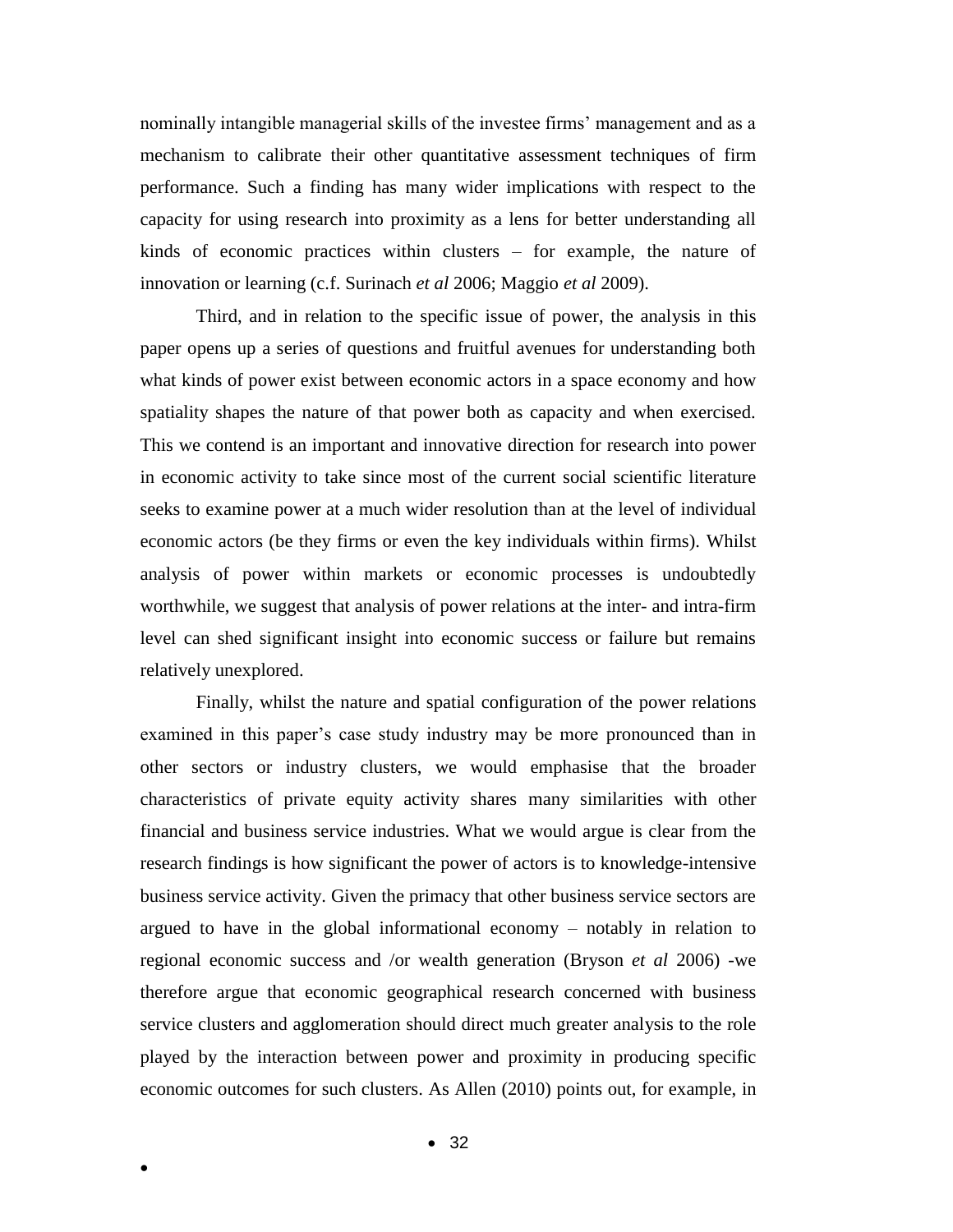the aftermath of the 2007-9 downturn, the future success or failure of financial services in London may be much more to do with the outcomes of specific power interactions between firms, institutions and other economic actors than with the operation of global markets or abstract processes of competition. We suggest that this paper has thus provided some basis for developing an economic geographical approach in such an industry cluster that can offer some theoretical traction to tackle such an issue.

[9214 words]

 $\bullet$ 

### **6) REFERENCES**

**Allen, J. (1997)** 'Economies of power and space' in Lee, R. & Wills, J. [eds] *Geographies of Economies* (London: Arnold) 59-70

**Allen, J. (2003)** Lost Geographies of Power. (Blackwell: Oxford.)

**Allen J. (2004)** The Whereabouts of Power: Politics, Government and Space *Geografiska Annaler: Series B, Human Geography 86, 1:19-32*

**Allen, J. (2010)** Changing Landscapes of Power: The City and Finance in *Coe, N. & Jones, A. [eds] The Economic Geography of the UK*. (London: Sage) forthcoming

**Akerlof, G. (1970)** The Market for Lemons: Quality Uncertainty and the Market Mechanism. *Quarterly Journal of Economics* 84 (3): 488–500

**Amin, A. (1994)** 'Post-Fordism: Models, Fantasies and Phamtoms of Transition' Chapter 1 in *Amin, A. [ed] Post-Fordism: A Reader.* (Oxford: Blackwell)

**Amin, A. (1999)** An institutionalist perspective on regional economic development' *International Journal of Urban & Regional Research 23, 365-378*

**Amin, A. (2002)** Spatialities of globalisation. *Environment & Planning A, 24: 385-399*

**Amin, A. & Cohendet, P. (2004)** Architectures of Knowledge: firms, capabilities, and communities. (Oxford: OUP)

**Amin, A. & Cohendet, P. (2005)** Geographies of Knowledge Formation in Firms

 $• 33$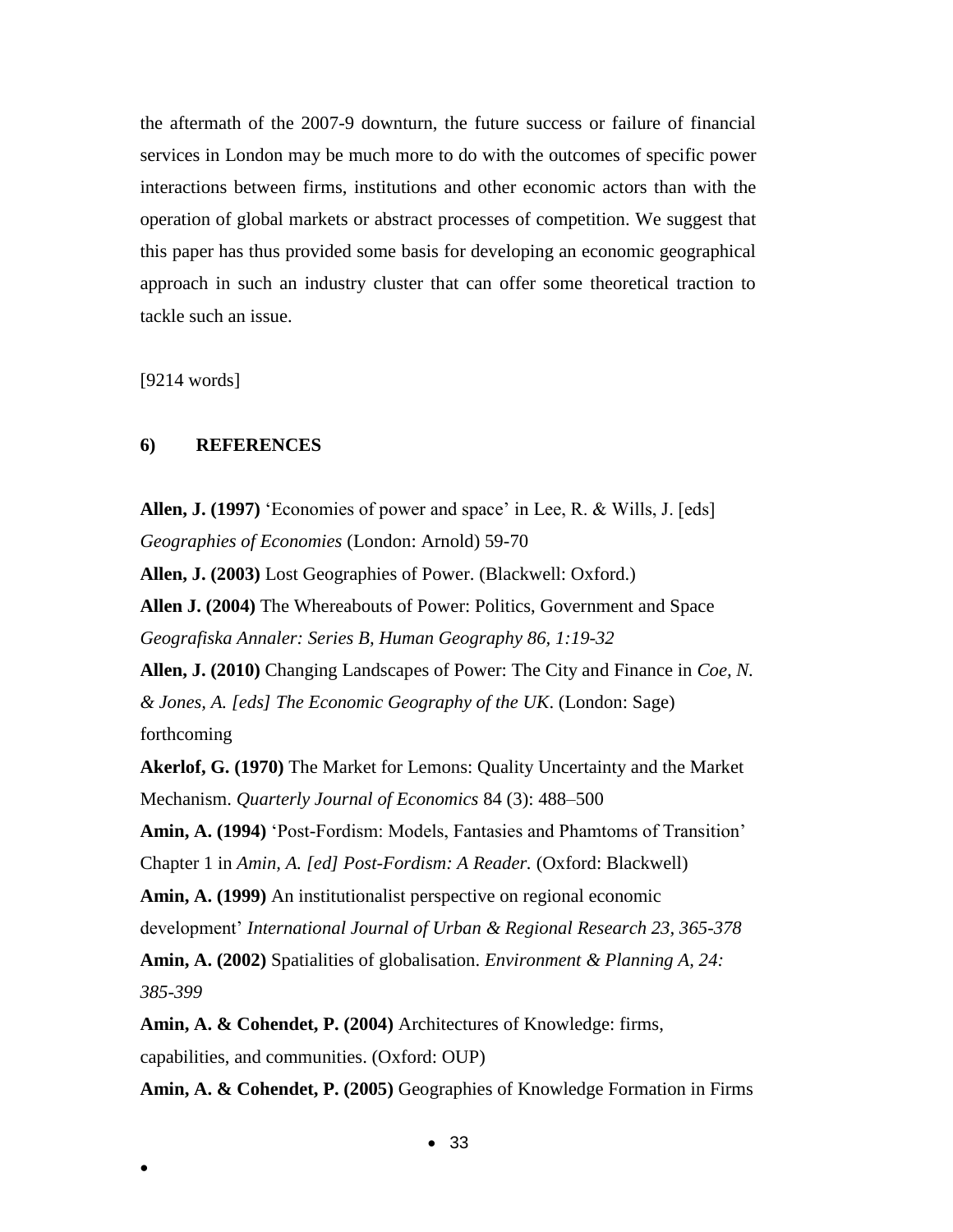*Industry and Innovation 12, 4: 465-486*

**Amin, A. & Thrift, N. [eds] (2004)** The Blackwell Cultural Economy Reader. (Oxford: Blackwell)

**Asheim, B., Cooke, P., & Martin, R. [eds] (2006)** Clusters and Regional Development. (London: Routledge)

**Babcock-Lumish, T.L. (2005)** Venture capital decision-making and the cultures of risk: an application of Q methodology to US and UK innovation clusters.

*Competition and Change, 9(4): 329-356.* 

**Bathelt, H.(2002**) The Re-emergence of a Media Industry Cluster in Leipzig *European Planning Studies 10, 5: 583-611*

**Beaverstock, J. (2004)** 'Managing across borders': knowledge management and expatriation in professional legal service firms. *Journal of Economic Geography 4: 1-25*

**Berry, C.; Hobbs B.; Meroney W.; O'Neill R. & Stewart W. (1999)**

Understanding how market power can arise in network competition: a game theoretic approach *Utilities Policy 8, 3: 139-158*

**Boschma R, & Lambooy J. (2002)** Knowledge, Market Structure, and Economic Coordination: Dynamics of Industrial Districts. *Growth and Change 33, 3: 291- 311*

**Bowles, S., Franzini, M., Pagano, U. [eds] (1998)** The Politics and Economics of Power. (London: Routledge)

**Bowles, S. (2006)** Microeconomics: Behaviours, Institutions and Evolution.

(Princeton: Princeton University Press)

 $\bullet$ 

**BVCA (2004)** A Guide to Venture Capital. (London: BCVA)

**Brander, J.A., Amit, R., Antweiler, W. (2002)** 'Venture-Capital Syndication:

Improved Venture Selection vs. The Value-Added Hypothesis.' *Journal of*

*Economics and Management Strategy* Vol. 11 (3) pp 423-452

**Bryson, J., Daniels, P., & Warf, B. (2004)** Service Worlds: People,

Organizations, Technologies. (London: Routledge)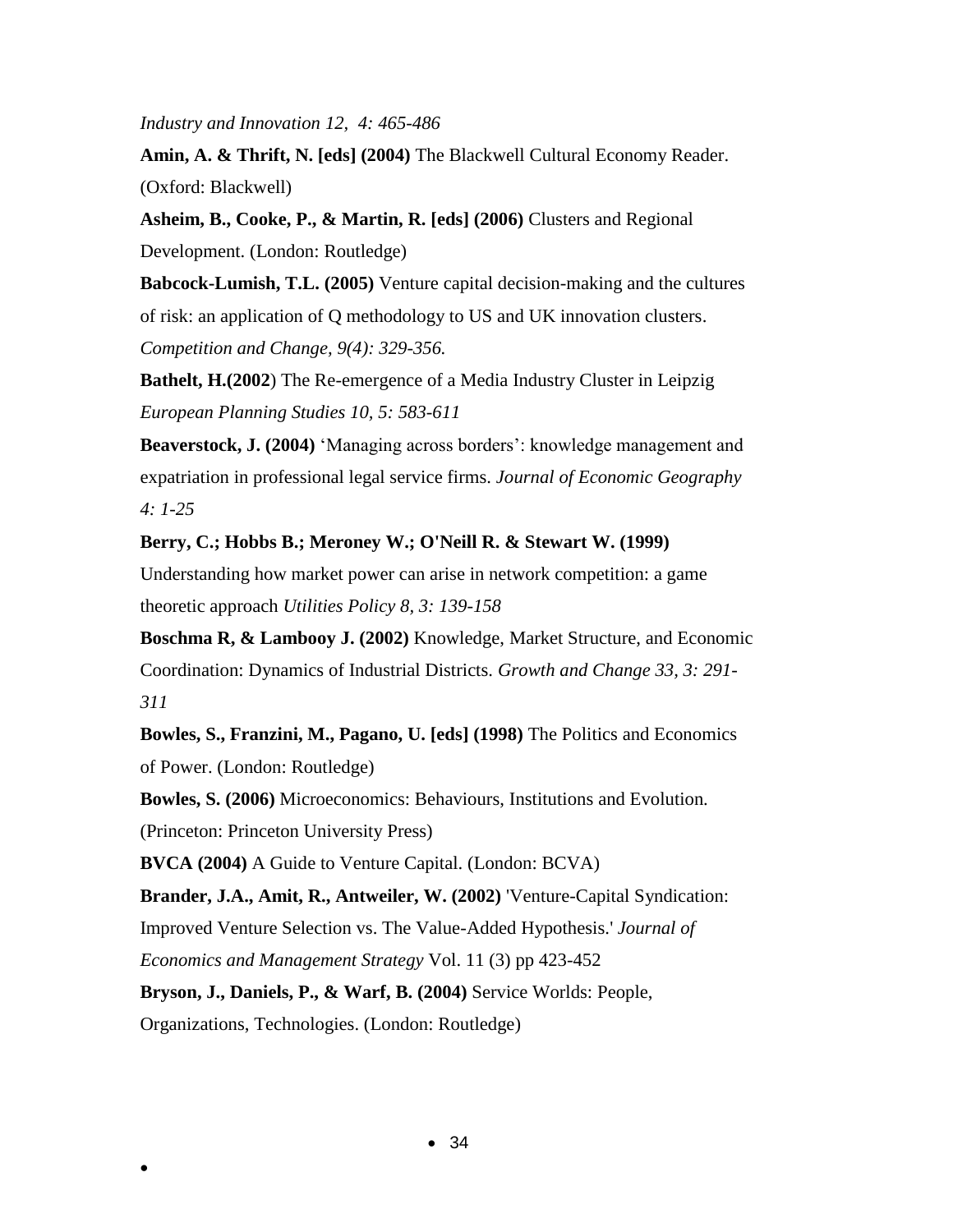**Cable, D.M. and Shane, S. (1997)** 'A prisoner's dilemma approach to entrepreneur/ venture capitalist relationships.' *Academy of Management Review* Vol. 22 pp 142-176

**Cendrowski, H., Martin, P., Petro, L. (2008)** Private Equity: History,

Governance and Operations. (Hoboken, NJ: John Wiley)

**Christensen, J. (2007)** The Development of Geographical Specialization of Venture Capital *European Planning Studies 15, 6: 817-833*

**Clark, G. and Hebb, T. (2005)** [Why should they care? The role of institutional](http://dx.doi.org/10.1068/a38116)  [investors in the market for corporate global responsibility.](http://dx.doi.org/10.1068/a38116) *Environment and Planning A, 37: 2015-2031.* 

**Clark, G.**,**Wójcik, D. and Bauer, R. (2006)** Geographically dispersed ownership and inter-market stock price arbitrage: Ahold's crisis of corporate governance and its implications for global standards. *Journal of Economic Geography, 6: 303- 322.*

**Clegg, S.R. and Dunkerley, D. (1980)** *Organization, Class and Control*. (London: Routledge and Kegan Paul)

**Clegg, S. and Wilson, F. (1991)** 'Power, technology and flexibility in

organisations.' in Law, J. (Ed.) *A Sociology of Monsters*. (Routledge: London)

**Cohen, W.M. and Levinthal, D.A. (1990)** 'Absorptive capacity: a new perspective on learning and innovation.' *Administrative Science Quarterly* Vol. 35 pp.128 – 152

**Cooke, P & Lazzeretti, L. [eds] (2007)** Creative Cities, Cultural Clusters and Local Economic Development. (Cheltenham: Edward Elgar)

**Cooke, P. & Ehret, O. (2009)** Proximity and Procurement: A Study of Agglomeration in the Welsh Aerospace Industry *European Planning Studies 17, 4: 549-567*

**De Clercq, D., & Dimov, D. (2008)** Internal Knowledge Development and External Knowledge Access in Venture Capital Investment Performance*. Journal of Management Studies 45, 3: 585-612*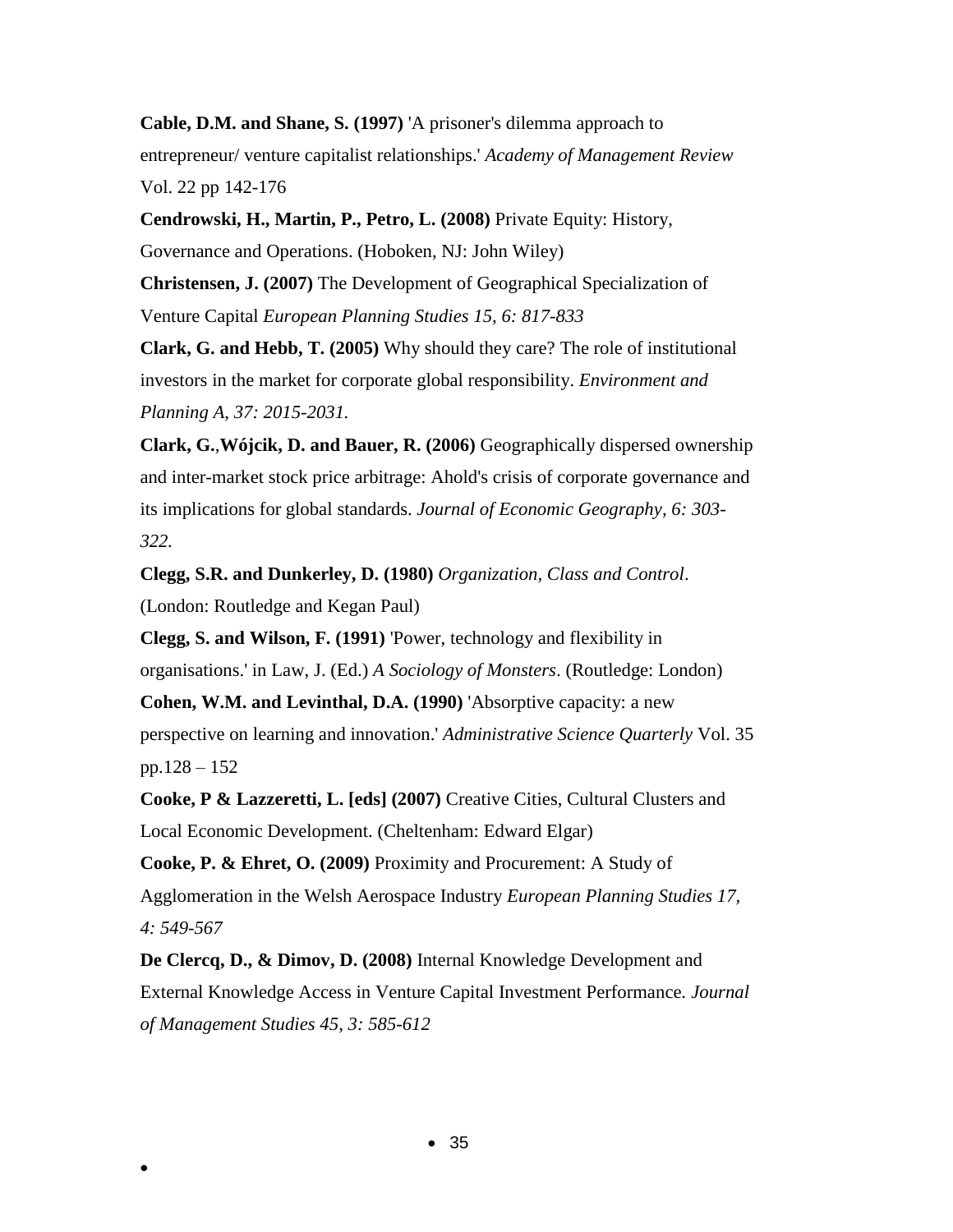**De Clercq, D., Sapienza, H., & Zaheer, A. (2008)** Firm and Group Influences on Venture Capital Firms' Involvement in New Ventures*. Journal of Management Studies 45, 7:1169-1194*

**Dicken, P. & Malmberg, A. (2001)** Firms in territories: a relational perspective. *Economic Geography 77: 345-364*

**Diez-Vial, I. (2007)** Explaining Vertical Integration Strategies: Market Power, Transactional Attributes and Capabilities. *Journal of Management Studies 44, 6:1017-1040*

**Duffner, S., Schmid, M. & Zimmermann, H. (2009)** Trust and Success in Venture Capital Financing—an Empirical Analysis with German Survey Data. *Kyklos 62, 1:15-43*

**Faulconbridge, J. (2006)** 'Stretching tacit knowledge beyond a local fix? Global spaces of learning in advertising professional service firms*' Journal of Economic Geography 6 517-540*

**Faulconbridge, J. (2008)** Negotiating cultures of work in transnational law firms. *Journal of Economic Geography* 8 497-517.

**Foucault, M. (1980)** *Power / Knowledge: Selected Interviews and Other Writings.* C. Gordon (ed.) (Harvester Wheatsheaf: Hemel Hempstead, Herts.)

**Foucault, M. (1984)** Foucault, M. (1984) *The History of Sexuality, Vol. 1: An Introduction*. (Penguin: Harmondsworth)

**Geertz, C. (1993)** The Interpretation of Cultures. (New York: Fontana)

**Gertler, M. (2003)** Tacit Knowledge and the economic geography of context, or the indefinable tacitness of being (there) *Journal of Economic Geography 3: 75- 99*

**Gertler, M. (2004)** Manufacturing Culture: The Institutional Geography of Industrial Practice. (Oxford: OUP)

**Gompers, P (1995)** 'Optimal Investment, Monitoring, and the Staging of Venture Capital.' *Journal of Finance* Vol. 50 pp 1461-1489

**Grabher, G. (1993)** *The embedded firm: on the socioeconomics of industrial networks*. (Routledge. London.)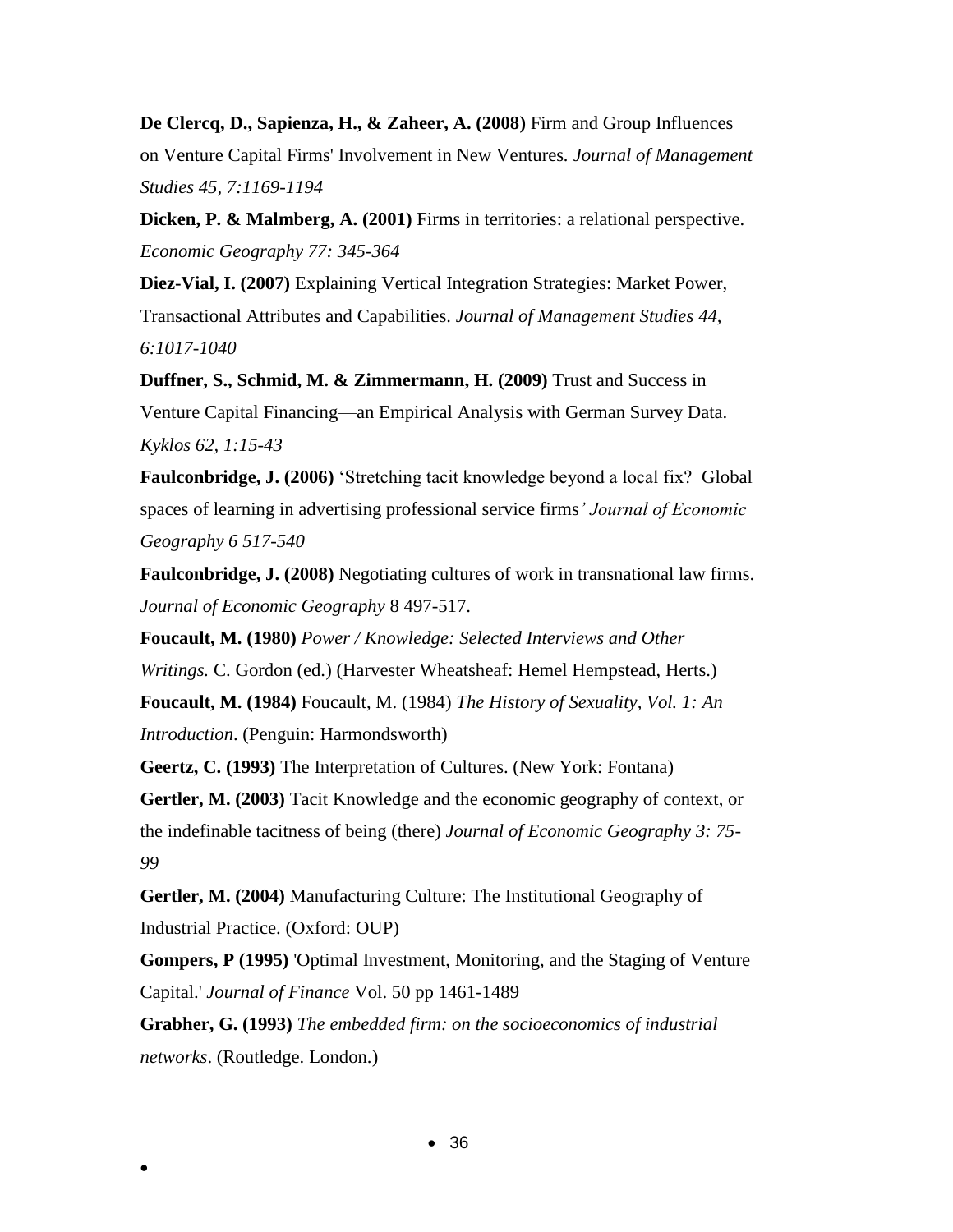**Grossetti, M. (2008)** Proximities and Embedding Effects. *European Planning Studies 16, 5: 629-642*

**Hardy, C. and Clegg, S. (1996)** 'Some dare call it power', pp.622-41 *in Clegg, S., Hardy, C. and Nord, W. [eds] Handbook for Organization Studies* (London: Sage)

**Hauge, A., Malmberg, A. & Power, D. (2009)** The Spaces and Places of Swedish Fashion. *European Planning Studies 17, 4: 529-547*

**Herod, A. (2009)** Geographies of Globalization: A Critical Introduction. (Oxford: Blackwell)

**Herod, A. & Wright, M. [eds] (2003)** Geographies of Power: Placing Scale. (Oxford: Blackwell)

**Hess, M. (2004)** 'Spatial' relationships? Towards a reconceptualisation of embeddedness *Progress in Human Geography 28, 2: 165-186*

**Johnston, R. J., Gregory, D. and Smith, D.M. (eds.) (2000)** 'Power' in *The Dictionary of Human Geography*. (Oxford: Blackwell)

**Jones, A (2007)** 'More than Managing Across Borders?' The complex role of face-to-face interaction in globalizing law firms. *Journal of Economic Geography 7: 223-246*

**Jones, A. (2008) '**Beyond Embeddedness: Economic Practices and the Invisible Dimensions of Transnational Business Activity.' *Progress in Human Geography 32, 1*

**Latour, B. (1997)** The trouble with actor-network theory. *Soziale Welt 47:369- 381*

**Latour, B. (2005)** Reassembling the Social. (Oxford: OUP)

**Leaver, A. (2009)** Private equity and the credit crunch *. Soundings 41: 8-18*

**Lorentzen, A. (2008)** Knowledge networks in local and global space

*Entrepreneurship and Regional Development 20, 6:533-545*

 $\bullet$ 

**Lukes, S (1974)** Power: A radical view. (Basingstoke: Macmillan)

**Maggio, M., Gloor, P. & Passiante, G. (2009)** Collaborative innovation networks, virtual communities and geographical clustering. *International Journal of Innovation and Regional Development 1, 4: 387-404*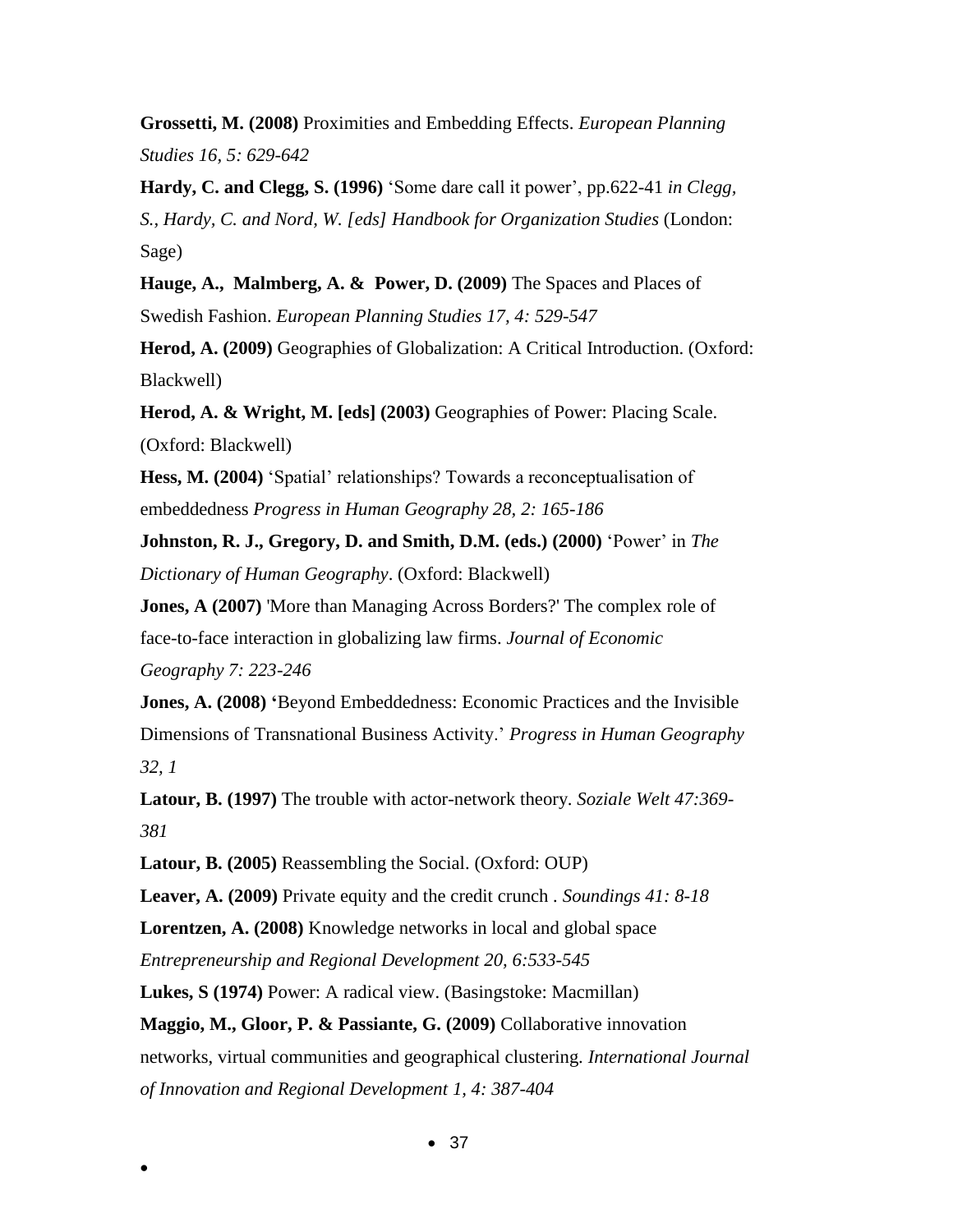**Massey, D (1973)** Towards a critique of industrial location theory *Antipode 5: 33- 39*

**Massey, D. (1979)** A critical evaluation of industrial location theory.' In Hamilton, F & Linge, G. [eds] *Spatial Analysis, industry and industrial environment*. (Chichester: John Wiley)

**Massey, D. (1998)** Imagining globalisation: power-geometries of time-space. In Brah, M., Hickman, M & Mac An Ghaill, M [eds] *Future Worlds: migration, environment and globalisation.* (Basingstoke: Macmillan)

**Mason, C.M. and Harrison, R.T. (2002)** 'The geography of venture capital investments in the UK.' *Transactions of the Institute of British Geographers* Vol. 27 pp 427 – 451

**MBS-KPMG, (2002)** Manchester Business School (2002) *Insight into portfolio management*. (London: Summerhouse Communications Limited)

**McNay, L. (1992)** *Foucault and Feminism*. (Cambridge: Polity Press)

**Morck, F., Hall, M., and Vali, E. (2003)** *Banking and Venture Capital Metrics.*  Policy Research into Innovation and Measurement Practice in the Intangible Economy - work package 7.

**Martin, R., Sunley, P., Klaage, B. and Berndt, C. (2003)** *Regional Venture Capital Policy in Germany and the UK*, (London and Berlin:Anglo-German Foundation.)

**Meuleman, M., Amess, K., Wright, M. & Scholes, L. (2009)** Agency, Strategic Entrepreneurship, and the Performance of Private Equity-Backed Buyouts. *Entrepreneurship Theory and Practice 33, 1: 213-239*

**Moodysson, J. (2008)** Principles and Practices of Knowledge Creation: On the Organization of "Buzz" and "Pipelines" in Life Science Communities *Economic Geography 84, 4: 449-469*

**Perloff, J., Karp, L., Golan, A. (2007)** Estimating Market Power and Strategies. (Cambridge: CUP)

**Pruthi, S., Wright, M., & Meyer, K. (2009)** Staffing venture capital firms international operations**.** *International Journal of Human Resource Management 20, 1: 186-205*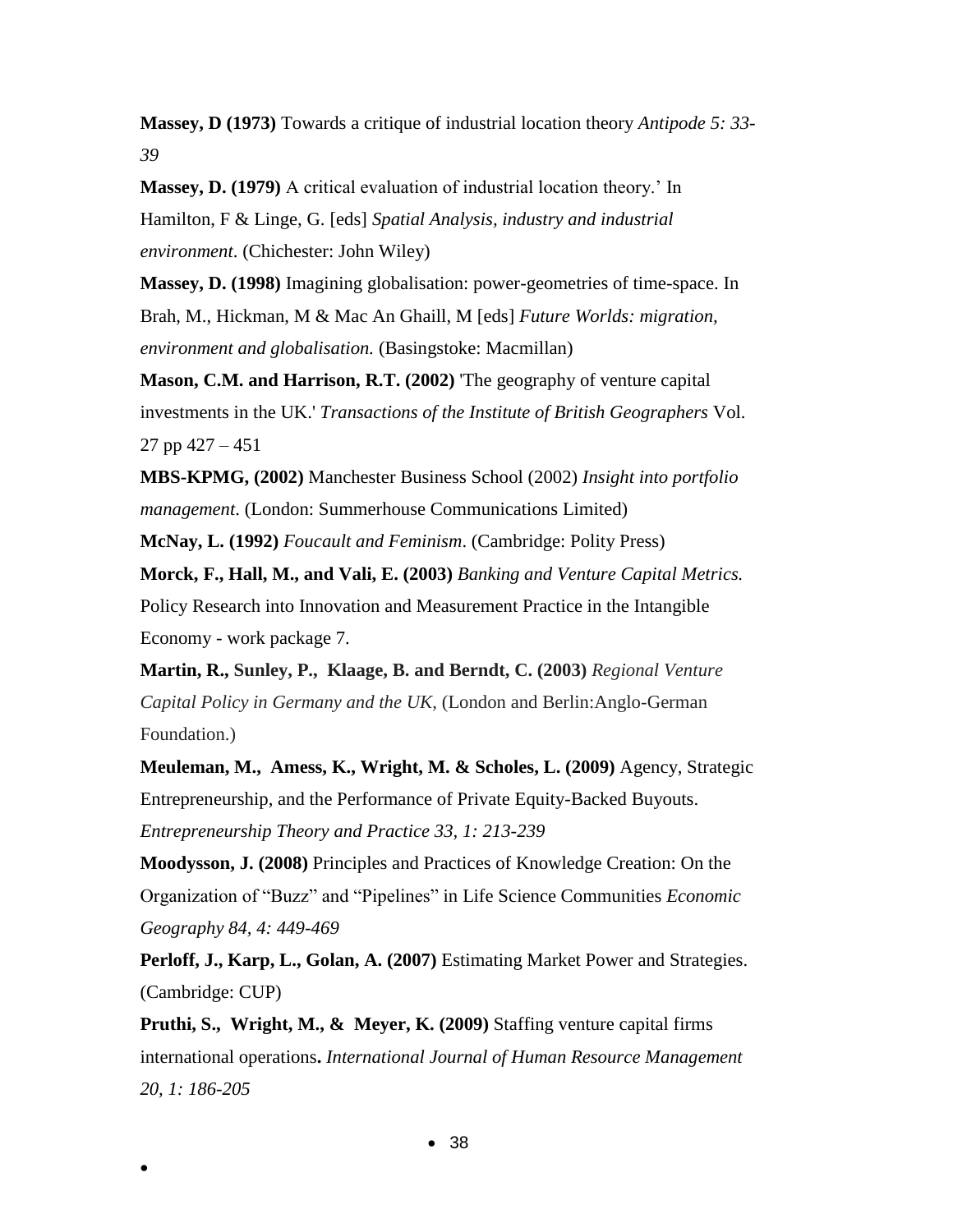**Rychen, F. & Zimmermann, J. (2008)** Clusters in the Global Knowledge-based Economy: Knowledge Gatekeepers and Temporary Proximity*. Regional Studies 42, 6: 767-776*

**Sacchetti, S. (2009)** Why, Where and With Whom Do You Link? The Nature and Motivations of Linkages Within and Outside an Italian Local System *Regional Studies 43, 2: 197-209*

**Sacchetti S., & Sugden R (2003)** The Governance of Networks and Economic Power: The Nature and Impact of Subcontracting Relationships *Journal of Economic Surveys 17, 5: 669-692*

**Schoenberger, E. (1997)** *The Cultural Crisis of the Firm*. (Oxford: Blackwell) **Sorenson, O. and Stuart, T. (2001)** 'Syndication networks and the spatial distribution of venture capital investments.' *American Journal of Sociology* Vol. 106 (6) pp 1546-1588

**Sweeting, R.C. and Wong, C.F. (1997)** 'A UK 'hands-off' venture capital firm and the handling of post-investment investor-investee relationships.' *Journal of Management Studies* Vol. 34 (1) pp 125 - 152.

**Strauss, A. and Corbin, J. (1990)** *Basics of Qualitative Research: Grounded Theory Procedures and Techniques*. (London: Sage)

**Stiglitz, J. & Greenwald, B. (1986)** Externalities in Economies with Imperfect Information and Incomplete Markets. *Quarterly Journal of Economics, 90.*

**Stiglitz, J. (2002**) Information and the Change in the Paradigm in Economics, abbreviated version of Nobel lecture, *American Economic Review 92, 3: 460- 501.* 

**Storper, M & Venables, A. (2004)** Buzz: face-to-face contact and the urban economy. *Journal of Economic Geography 4: 351-370*

**Surinach, J. Moreno, R., Vaya, E. [eds] (2006**) Knowledge Externalities, Innovation Clusters and Regional Development. (Cheltenham: Edward Elgar)

**Taylor, M. (1995)** 'The business enterprise, power and patterns of geographical industrialisation.' (Ch. 4.) in Conti, S., Malecki, E. J., Oinas, P. (eds.) *The Industrial Enterprise and its Environment: Spatial Perspectives*. (Aldershot: Avebury)